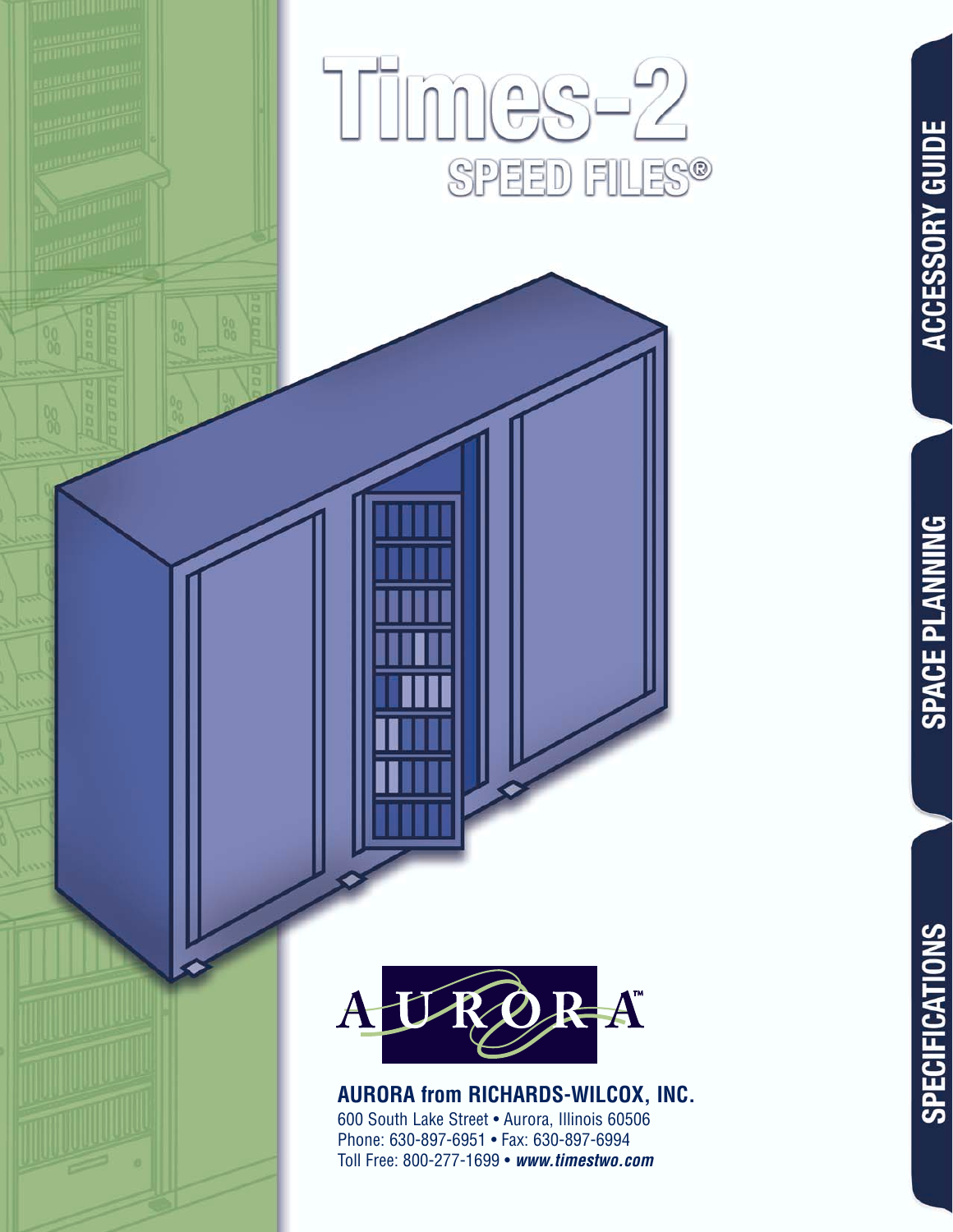# **TIMES-2 SPEED FILES**



Times-2 Speed Files® are locking, double-depth, multimedia modular storage cabinets designed to occupy no more floor space than traditional lateral files. However, Times-2 yields up to four times the capacity of standard lateral files and is far more versatile for storing multimedia.

Times-2 Speed Files are manufactured with the highest quality materials and the most advanced engineering features of any storage system available in the world.

This comprehensive guide is divided into three parts: the Accessory Guide, the Space Planning Guide, and the Specification Guide. Each segment will help you plan and outfit Times-2 to meet your unique filing and storage requirements.



#### **WITH TIMES-2 SPEED FILES YOU CAN STORE:**

- Files Top Tab, End Tab, or Hanging Files
- Binders
- Books
- CDs
- DVDs
- Video Tapes
- Printouts
- Checks
- Microfilm/Microfiche
- Index Cards
- Office Supplies
- Small Office Equipment
- Personal Items Coats, Purses, Running Shoes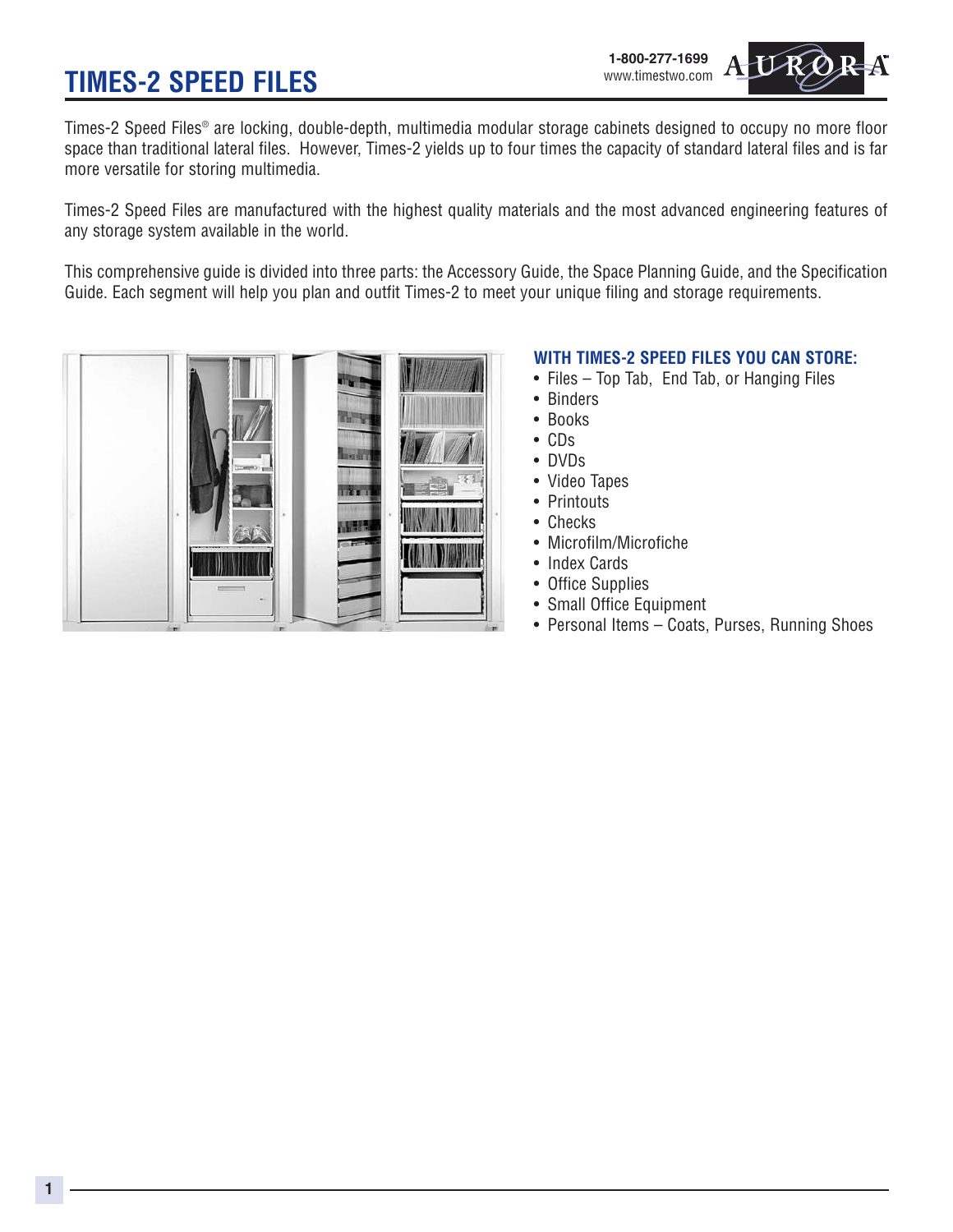# **TABLE OF CONTENTS**

**1-800-277-1699** www.timestwo.com



## **ACCESSORY GUIDE**

| Accessories<br>Adjustable Reversible Shelf, Recessed Shelf, Rollout Reference Shelf  Page 12<br>End Supports, Rollout Drawer with Hanging Folder Frame, Hanging Folder Frame. Page 14<br>Rollout Hanging Folder Frame, Converter Bars, CD-ROM Drawer Page 15<br>Conversion Kits, Closing Strips and Extended Canopy Tops Page 17 |
|----------------------------------------------------------------------------------------------------------------------------------------------------------------------------------------------------------------------------------------------------------------------------------------------------------------------------------|
|                                                                                                                                                                                                                                                                                                                                  |
| <b>SPACE PLANNING GUIDE</b>                                                                                                                                                                                                                                                                                                      |
|                                                                                                                                                                                                                                                                                                                                  |
|                                                                                                                                                                                                                                                                                                                                  |
|                                                                                                                                                                                                                                                                                                                                  |
|                                                                                                                                                                                                                                                                                                                                  |
| <b>SPECIFICATION GUIDE</b>                                                                                                                                                                                                                                                                                                       |
|                                                                                                                                                                                                                                                                                                                                  |
|                                                                                                                                                                                                                                                                                                                                  |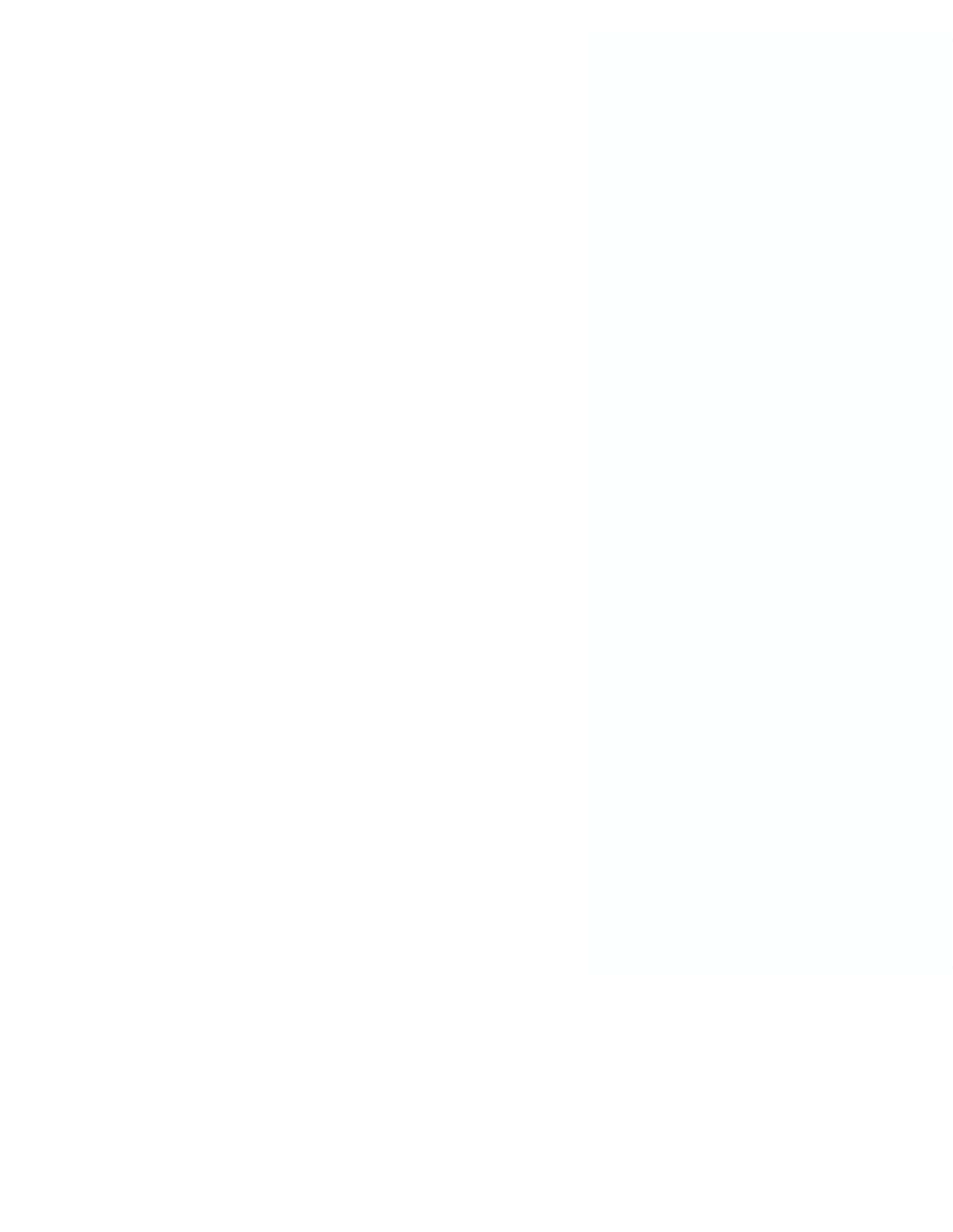



# **ACCESSORY GUIDE**

**Features and Benefits**

**Times-2 Speed Files Limited Warranty**

**Standard Units**

**RN and FN Units**

**Empty Units**

**Vertical Planning Instructions**

**Accessories**

**Weight Issues**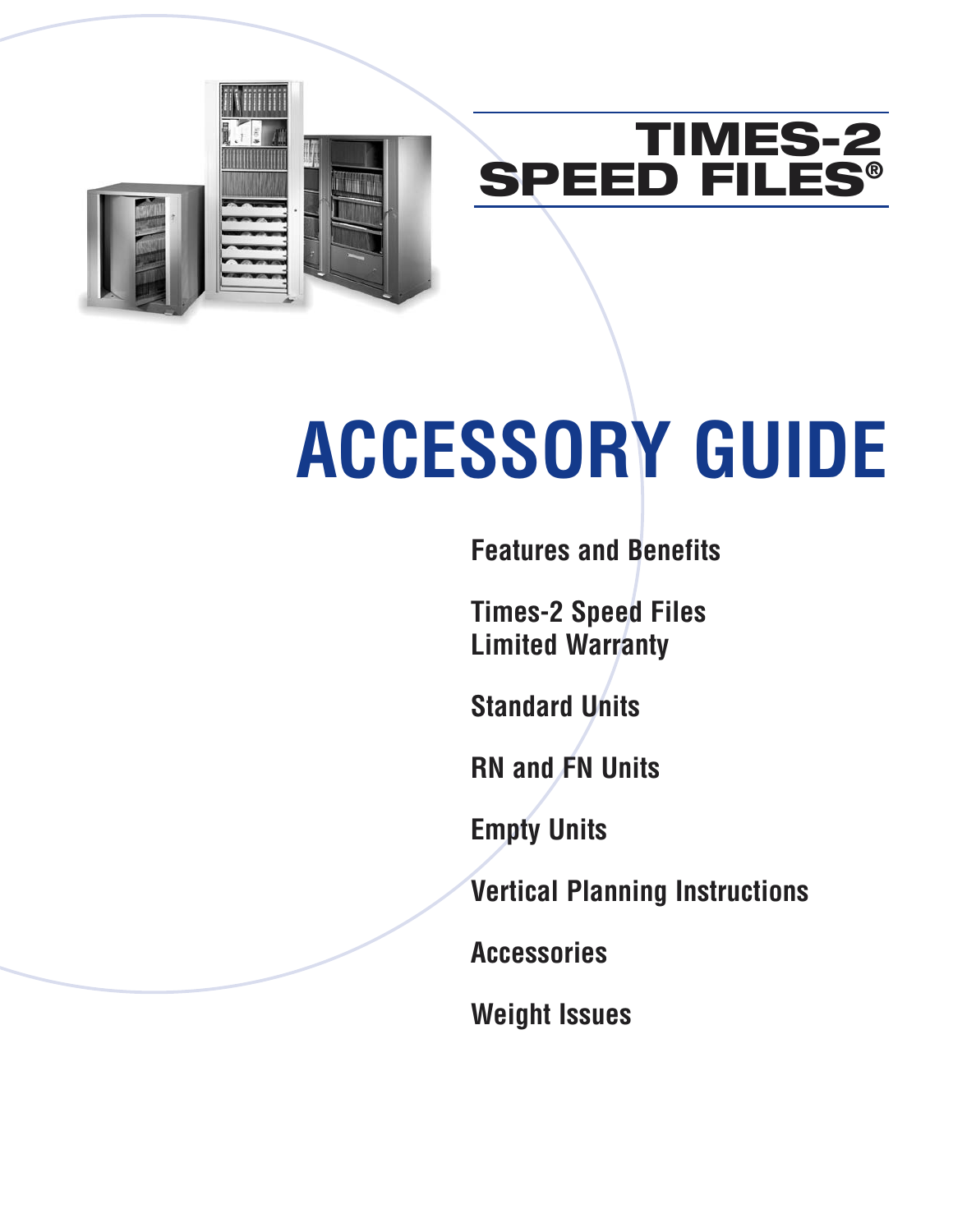# **FEATURES AND BENEFITS**

Times-2 Speed Files deliver significant features and benefits beyond traditional vertical or lateral files. Times-2 is the technological and contemporary solution for your filing and storage requirements. The broad range of features and benefits includes:

#### **Capacity**

The unique back-to-back, double-depth design of Times-2 Speed Files allows you to store significantly more material in half the floor space of standard lateral or vertical files. A single 8-Tier unit holds as much as three standard lateral files in a footprint that is fifty percent smaller.

| <b>LETTER-SIZE UNITS</b> |                      |                       |                      |
|--------------------------|----------------------|-----------------------|----------------------|
| Model #                  | <b>Filing Inches</b> | <b>Vertical Files</b> | <b>Lateral Files</b> |
| 131S or 131A             | 144 LFI              | 1.44                  | 1.12                 |
| 141S or 141A             | 192 LFI              | 1.92                  | 1.50                 |
| 151S or 151A             | 240 LFI              | 2.40                  | 1.87                 |
| 161S or 161A             | 288 LFI              | 2.88                  | 2.25                 |
| 171S or 171A             | 336 LFI              | 3.36                  | 2.62                 |
| 181S or 181A             | 384 LFI              | 3.84                  | 3.00                 |

| <b>LEGAL/EDP/A4-SIZE UNITS</b> |                      |                       |                      |
|--------------------------------|----------------------|-----------------------|----------------------|
| Model #                        | <b>Filing Inches</b> | <b>Vertical Files</b> | <b>Lateral Files</b> |
| 231S or 231A                   | 180 LFI              | 1.80                  | 1.40                 |
| 241S or 241A                   | 240 LFI              | 2.40                  | 1.87                 |
| 251S or 251A                   | 300 LFI              | 3.00                  | 2.34                 |
| 261S or 261A                   | 360 LFI              | 3.60                  | 2.81                 |
| 271S or 271A                   | 420 LFI              | 4.20                  | 3.28                 |
| 281S or 281A                   | 480 LFI              | 4.80                  | 3 75                 |

The charts above show the capacity of each model Times-2 Speed File and the comparison to four drawer lateral and vertical files. The chart doesn't tell the full story.

A conventional drawer file stores a maximum of 35 LFI per square foot of floor space. Times-2 will house up to 72 LFI per square foot. The gain in capacity combined with savings in the floor space and increased accessibility yield greater productivity along with measurable cost savings.

#### **Access**

The rotating design of Times-2 means that half the documents are available for immediate access. The other half are a simple spin away. When Times-2 is placed between two work stations simultaneous access is possible.

#### **Modular Design**

Times-2 Speed Files are modular. Units can be placed in any floor plan as single Starter units or in combinations of Starter and Add-on units to achieve virtually any configuration. Letter-Size and Legal-Size/EDP/A4 models are available in six different heights, from 3-Tier to 8-Tier. Any Add-on unit can be converted to a Starter unit with the purchase and assembly of a simple Conversion Kit.

Three additional heights, the Plus-Size 5-, 6-, and 7-Tier, increase slightly in height to accommodate applications outside of the range of a regular unit. The extra louver space can be used for a Rollout Reference Shelf or to create any configuration that is needed. Both Letter and Legal Plus-Size models can be ordered as Starter or Add-on Units.

#### **Flexibility**

This Accessory Guide illustrates our most popular interior components. Times-2 can store end tab documents, top tab documents, hanging folders of all designs, books, binders, microfiche, microfilm, diskettes, CD-ROM, EDP printouts, boxes,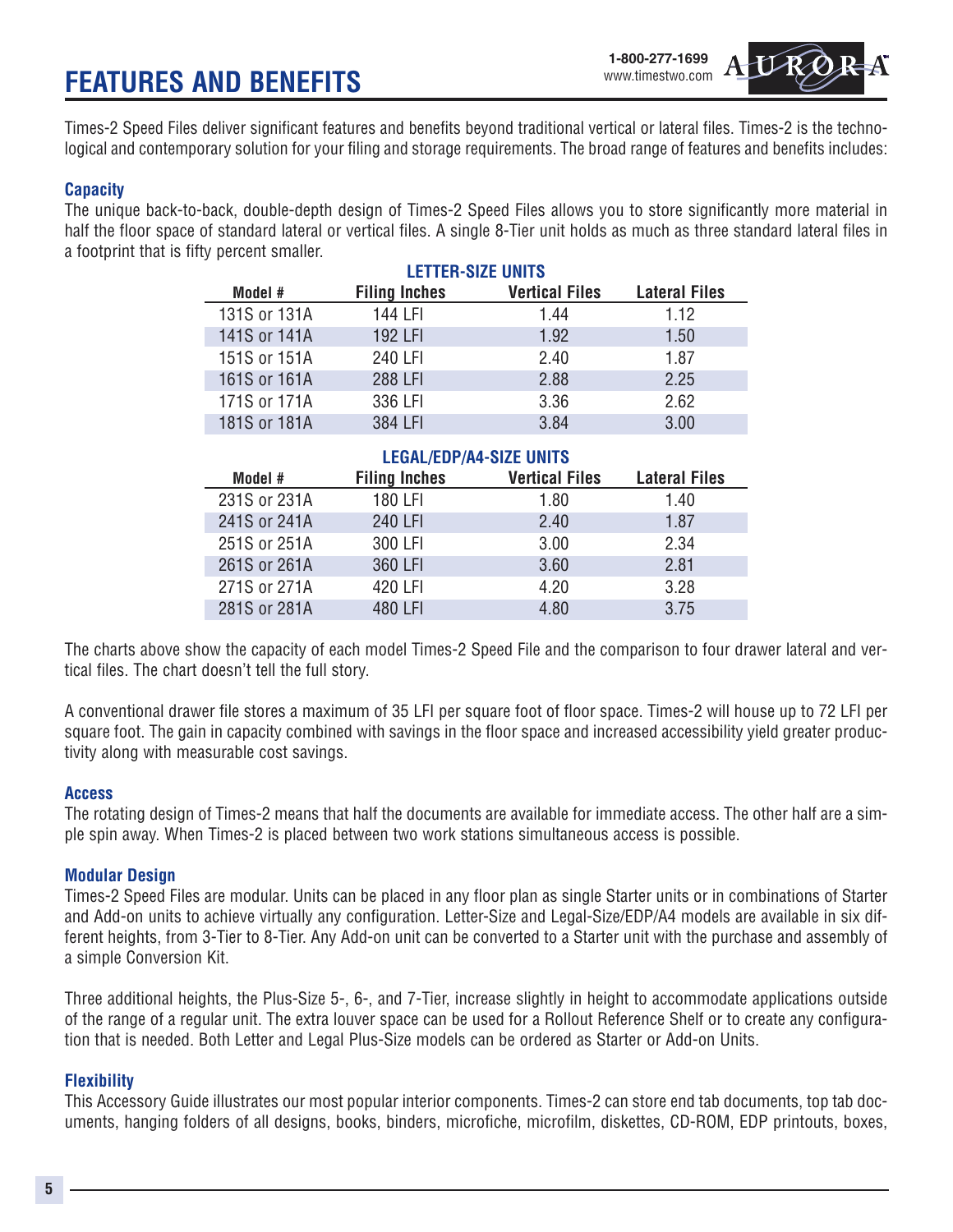# **FEATURES AND BENEFITS**



supplies, confidential documents, as well as a host of specialty racks and components designed to accommodate the wide spectrum of today's multimedia.

The Wardrobe Kit is an accessory that turns a Times-2 into personal storage space for coats, lunches, and running shoes. Configure a new Times-2 or convert an existing one into an all-in-one filing and personal storage unit.

#### **Security**

Times-2 Speed Files have several levels of security.

- Standard Lock This keyed lock protects the entire Times-2 cabinet, keeping documents and personal effects secure.
- Medeco Security Lock Medeco locks, the finest high security lock can be ordered to provide a heightened level of security.
- $\blacksquare$  Twin Locks Times-2 is the only rotary cabinet that can be outfitted with a dual key security option.
- Locking Security Drawer Optional locking security drawers ensure that files and binders are readily accessible without compromising important personal items or high risk storage such as pharmaceuticals.
- Astragals High Strength Security Astragals physically block access with hinged security panels along door edge.

#### **Cost**

The best method to compare multimedia storage systems is to use a cost per Linear Filing Inch (LFI). Times-2 Speed Files LFI costs are demonstrably lower than lateral and vertical files, and lower than electric mechanical carousels. Times-2's flexibility allows for more types of documents to be stored without the expense of converting documents into another format.

#### **Appearance**

Times-2 Speed Files come in a palette of 26 beautiful powder coat Gloss-Tek™ colors including three metallic options. Laminated, wood-clad, or fabric-wrapped doors and end panels can integrate Times-2 into any décor and space plan.

#### **Safety**

Positive Position Control™ with an automatic self-centering mechanism is built into every Times-2, providing safe and accurate rotating, latching, and stopping. Pressed-formed raceways eliminate wear and tear on the rotating base assembly. Columnar design support distributes weight to the outside of the rotating interior, making even a completely loaded unit easy to spin.

Times-2 can be installed in the "free spin" position for ADA compliance. Alternatively, a lift handle control can be added to replace the foot pedal for ADA compliance.

Times-2 floor anchors provide additional safety in geographic regions with seismic concerns.

#### **Service**

Times-2 Speed Files are distributed by the most extensive and knowledgeable dealer network in the world. From Kansas City to Kuala Lumpur, from Stockton to Stockholm, Times-2 factory trained technicians are ready to help specify, plan, receive, and install your new Times-2 Speed Files.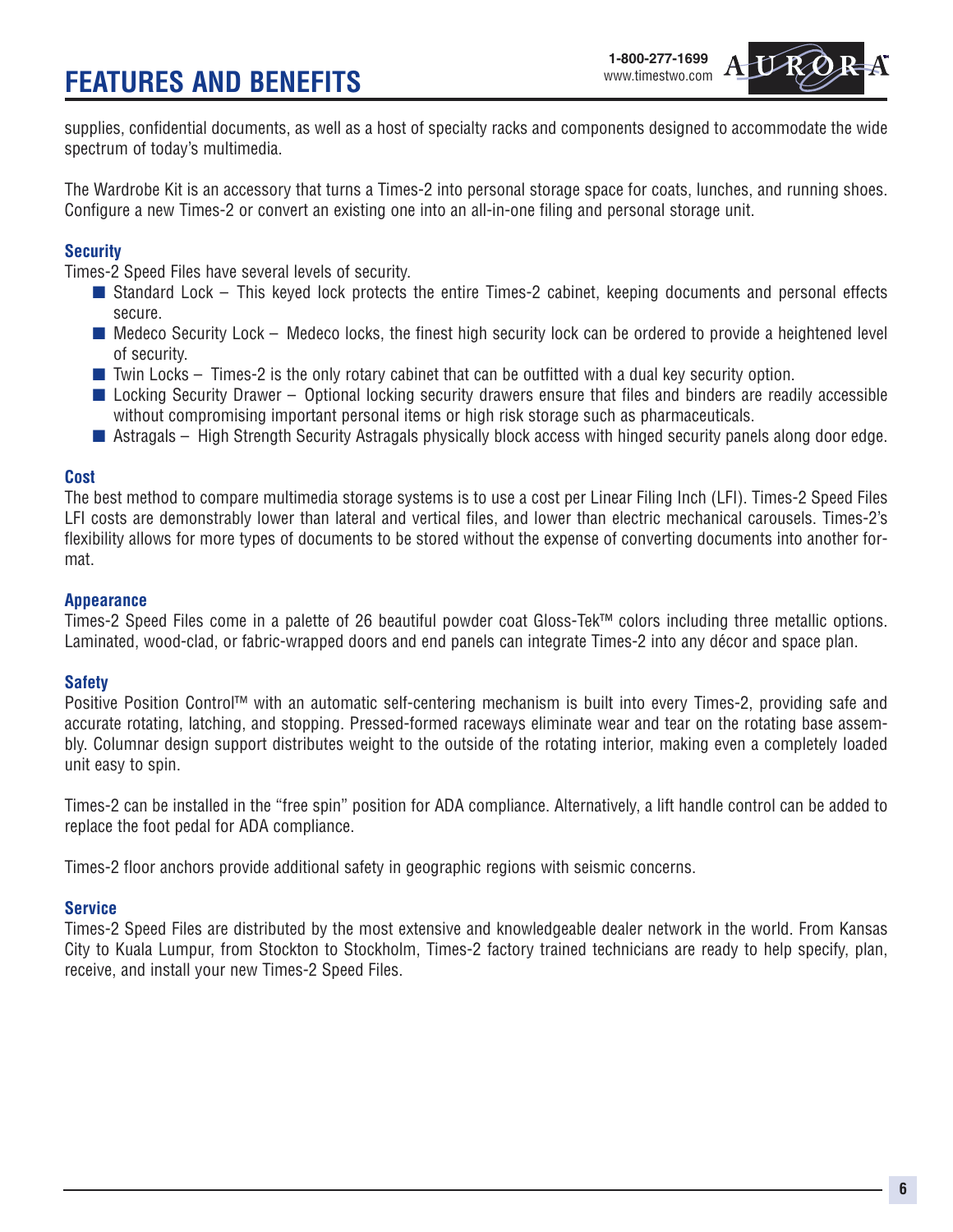# **TIMES-2 SPEED FILES LIMITED WARRANTY**

**1-800-277-1699** www.timestwo.com



Richards-Wilcox, Inc., in its sole discretion, warrants that all mechanical and structural parts are free of defective material and workmanship. If, during the lifetime of a unit (a unit being defined as the "empty unit" product depicted below), as it is in the possession of the original owner, any part is proven defective in either material or workmanship, it will be replaced without charge, freight paid. For the balance of the equipment as listed in this guide, a warranty period of seven (7) years applies, subject to the same provisions and conditions listed above.

This warranty shall not be in force and effect unless:

Purchaser gives Richards-Wilcox immediate written notice of defective part or parts; Purchaser affords Richards-Wilcox the opportunity to inspect defective part or parts; material is still property of original owner, operating under normal usage and is properly maintained.

Richards-Wilcox's liability under this warranty shall be limited to furnishing part or parts as necessary. Any expense relative to installation shall not be borne by Richards-Wilcox. Equipment damaged as a result of exposure to corrosive or abrasive substances shall not be replaced under this warranty.

The above warranties do not cover parts which upon inspection are determined by Richards-Wilcox to have been subjected to misuse, neglect, alterations, accident, abuse, damage by fire, flood, or other similar casualty. In no event shall Richards-Wilcox be liable for indirect or consequential damages of any nature.

This writing is intended by Richards-Wilcox to be a final expression of warranties. It is a complete and exclusive statement of the terms of said warranty. No course of prior dealings between Richards-Wilcox and Purchaser, and no usage of trade shall be relevant to supplement or explain any term used in this warranty.

This warranty is in lieu of all other warranties, express or implied.

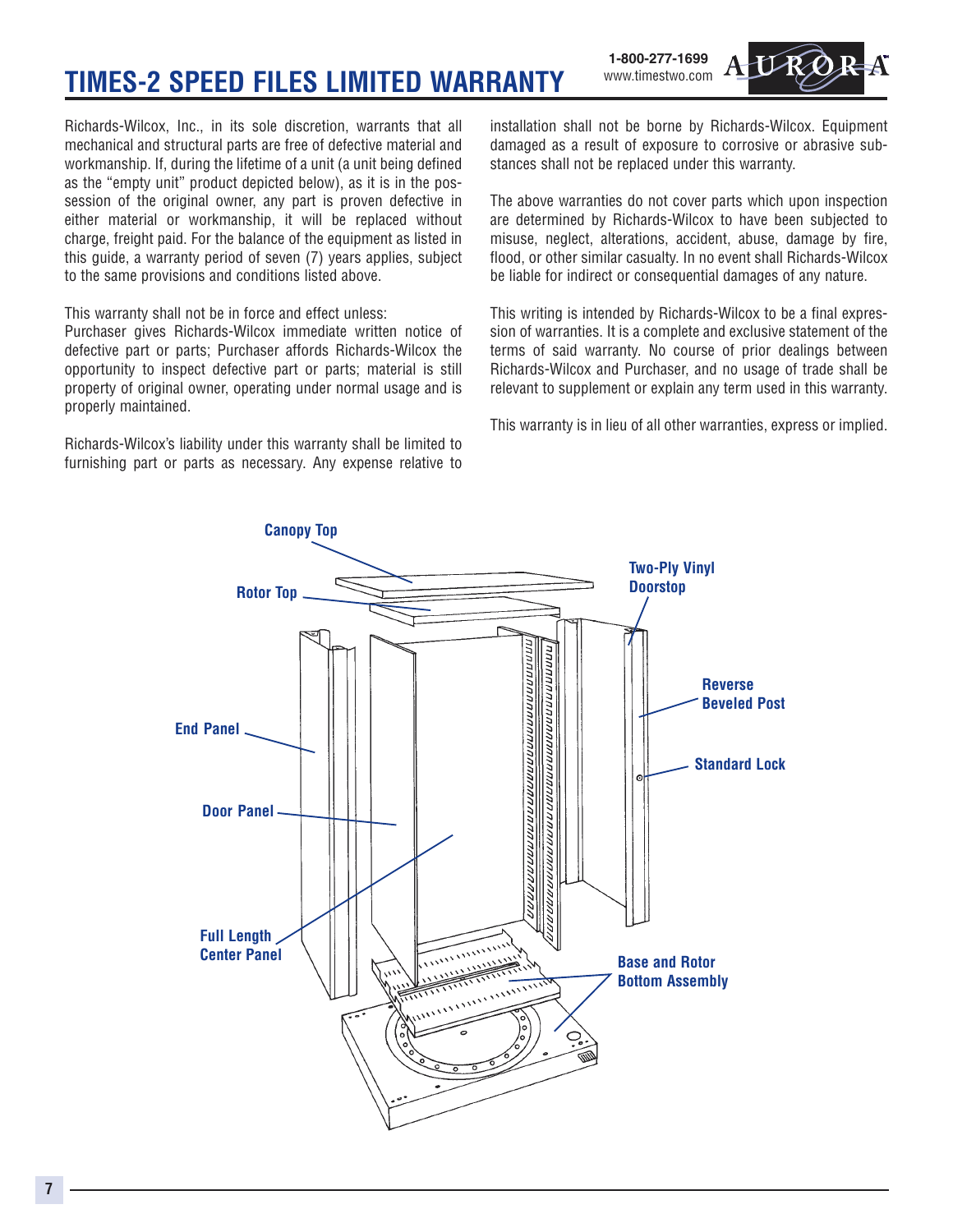# **STANDARD UNITS**

Standard Times-2 Speed Files are designed to store end tab and color coded folders, books, binders, EDP printouts, boxes, and other similar media. Available as either Letter-Size or Legal/EDP/A4-Size units, each opening is a minimum of 10" clear. One opening in 4-, 5-, 6-, 7-, and 8-tier units will accept a Rollout Reference Shelf without reducing the 10" clear opening when the above media is stored.

The illustration shows (1) 171S Starter Unit and (1) 171A Add-on Unit. Starters can be ordered as a stand alone unit. Each row of multiple units must begin with a Starter Unit. The number of Add-On Units which can be attached to a Starter Unit is not limited to the unit design, but only by the available floor space in a particular space plan or office. To add to the left of a Starter Unit specify "L" in the suffix (e.g. Starter Unit 171SL means you can add units to either right or left sides).

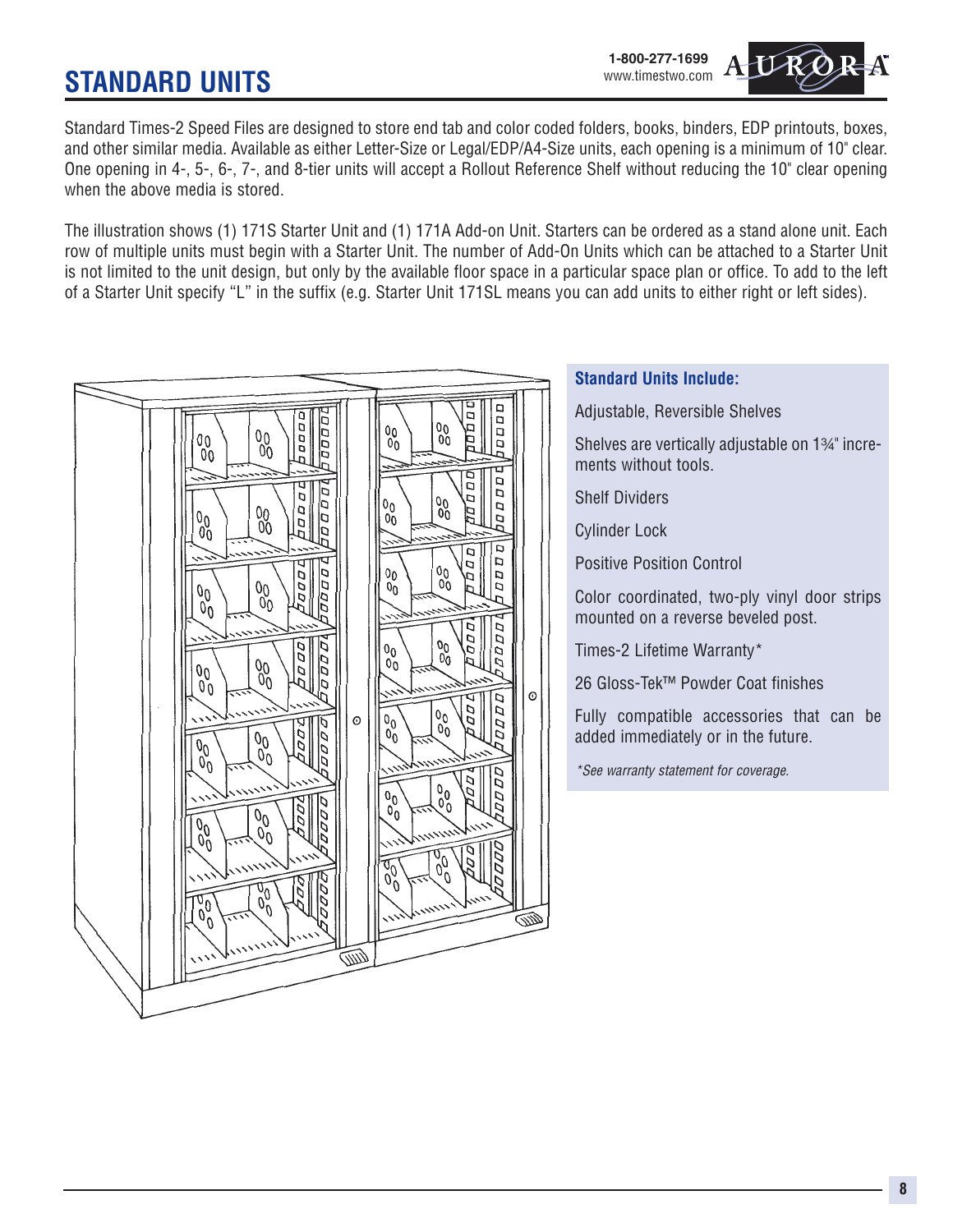# **RN AND FN UNITS**

#### **RN Units**

Times-2 Speed Files can be ordered as preconfigured units to meet the demands of today's multimedia storage environments. The RN Unit is one of those configurations. Depending on the model and height specified, up to five full tiers are specified with Rollout Drawers with Hanging Folder Frames (accessories #1995 Letter/#1996 Legal/EDP/A4). Above the fifth tier are Adjustable, Reversible Shelves complete with dividers.

Shown below is (1) 171SRN and (1) 171ARN. As with all Times-2 Speed Files, Starter Units may be used as stand alone cabinets and the number of Add-on Units is only limited by the available floor space.



#### **RN Units Include:**

All the Features of Standard Units plus:

Up to five tiers, each side, of Rollout Drawers with Hanging Folder Frames (#1995/#1996) depending on height and model specified.

Adjustable, Reversible Shelves in tiers 6, 7, and 8.

Shelf Dividers

#### **FN Units**

FN Units are the economical version of RN Units. The only difference is the design of the Rollout accessory. In FN Units we utilize the #991 Letter-Size or the #992 Legal/EDP/A4-Size Rollout Hanging Folder Frame. The #991/#992 frame does not have a bottom so it represents a lower initial cost. The FN Unit has slightly fewer multimedia capabilities than the RN designation.

Shown below is (1) 171SFN and (1) 171AFN Add-on Unit. As with all Times-2 Speed Files, Starter Units may be used as stand alone cabinets and the number of Add-on Units is only limited by the available floor space.



#### **FN Units Include:**

All the Features of Standard Units plus:

Up to five tiers, each side, of Rollout Hanging Folder Frames (#991/#992) depending on height and unit specified.

Adjustable, Reversible Shelves in tiers 6, 7, and 8.

Shelf Dividers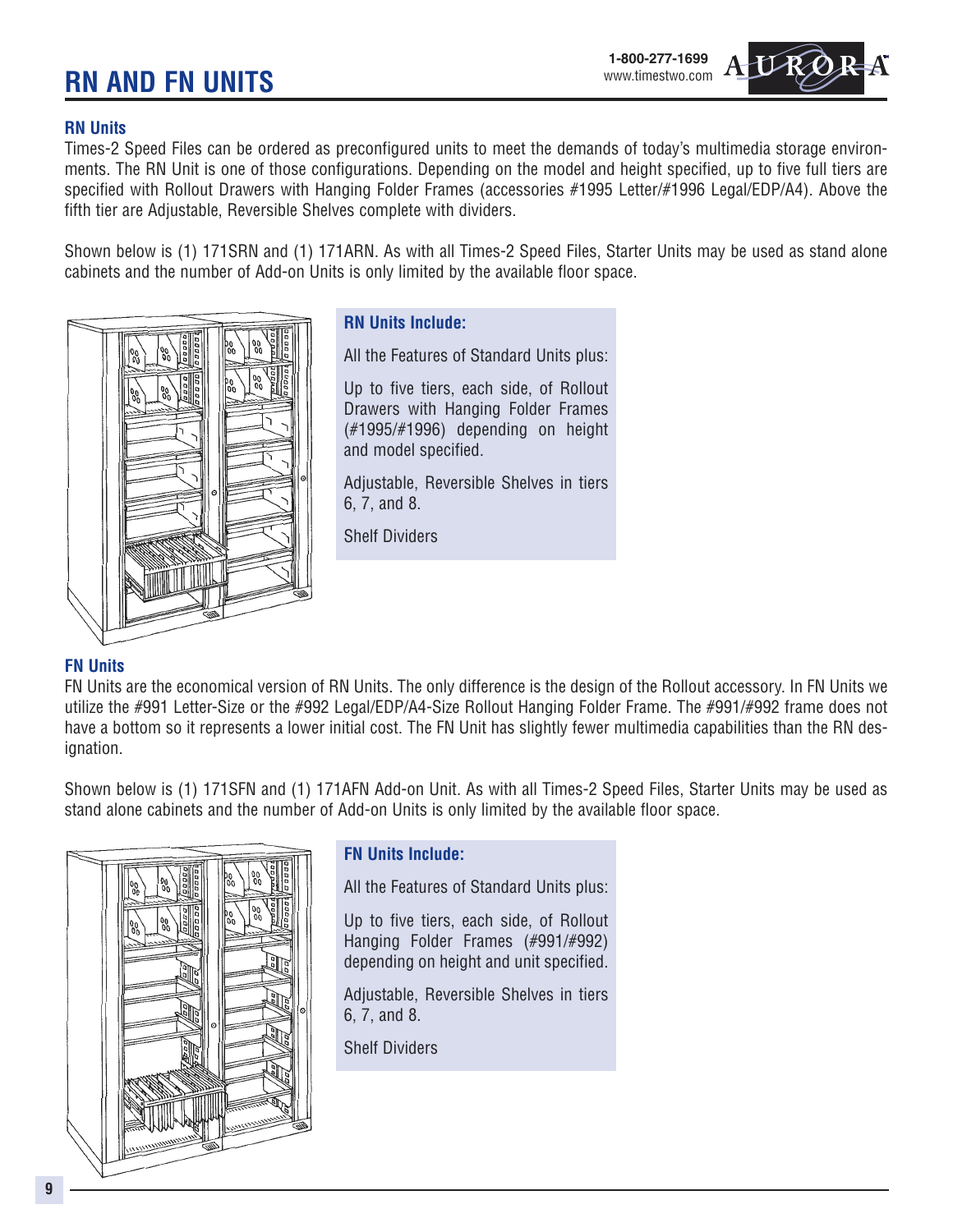**EMPTY UNITS**



Times-2 Speed Files can be ordered without Adjustable, Reversible Shelves, Dividers, or Rollout Frames. These units can be specified by adding the suffix "E" to any model number. This "Empty" designation allows for the more experienced space planner or facilities manager to customize the interior for unique multimedia requirements.

Shown below is (1) 171SE Starter Unit Empty and (1) 171AE Add-on Unit Empty. As with all Times-2 Speed Files, Starter Units may be used as stand alone cabinets and the number of Add-on Units is only limited by the available floor space.



#### **Empty Units Feature:**

Same rugged construction as Standard Units without shelves or dividers. Custom design the interior to meet your multimedia requirements!

Positive Position Control

Cylinder Lock

Accessories are adjustable on 1%" increments without tools.

Color coordinated, two-ply vinyl door strip mounted on reverse beveled post

Times-2 Lifetime Warranty

26 Standard Gloss-Tek Powder Coat Finishes

Compatible with all Times-2 Speed Files accessories.

#### **Plus-Size Empty Units**

Times-2 Plus-Size Units at the 5-, 6-, and 7-Tier height increase slightly in height to accommodate applications outside of the range of a regular unit. The extra louver space can be used for a Rollout Reference Shelf or to create any configuration that is needed.



|        | <b>TIMES-2 PLUS-SIZE</b> |                      |                     |  |
|--------|--------------------------|----------------------|---------------------|--|
|        | <b>Extra Louvers</b>     | <b>Total Louvers</b> | <b>Total Height</b> |  |
| 5-Tier |                          | 34                   | $66\%$ "            |  |
| 6-Tier |                          | 40                   | $76\%$ "            |  |
| 7-Tier |                          | 47                   | 89"                 |  |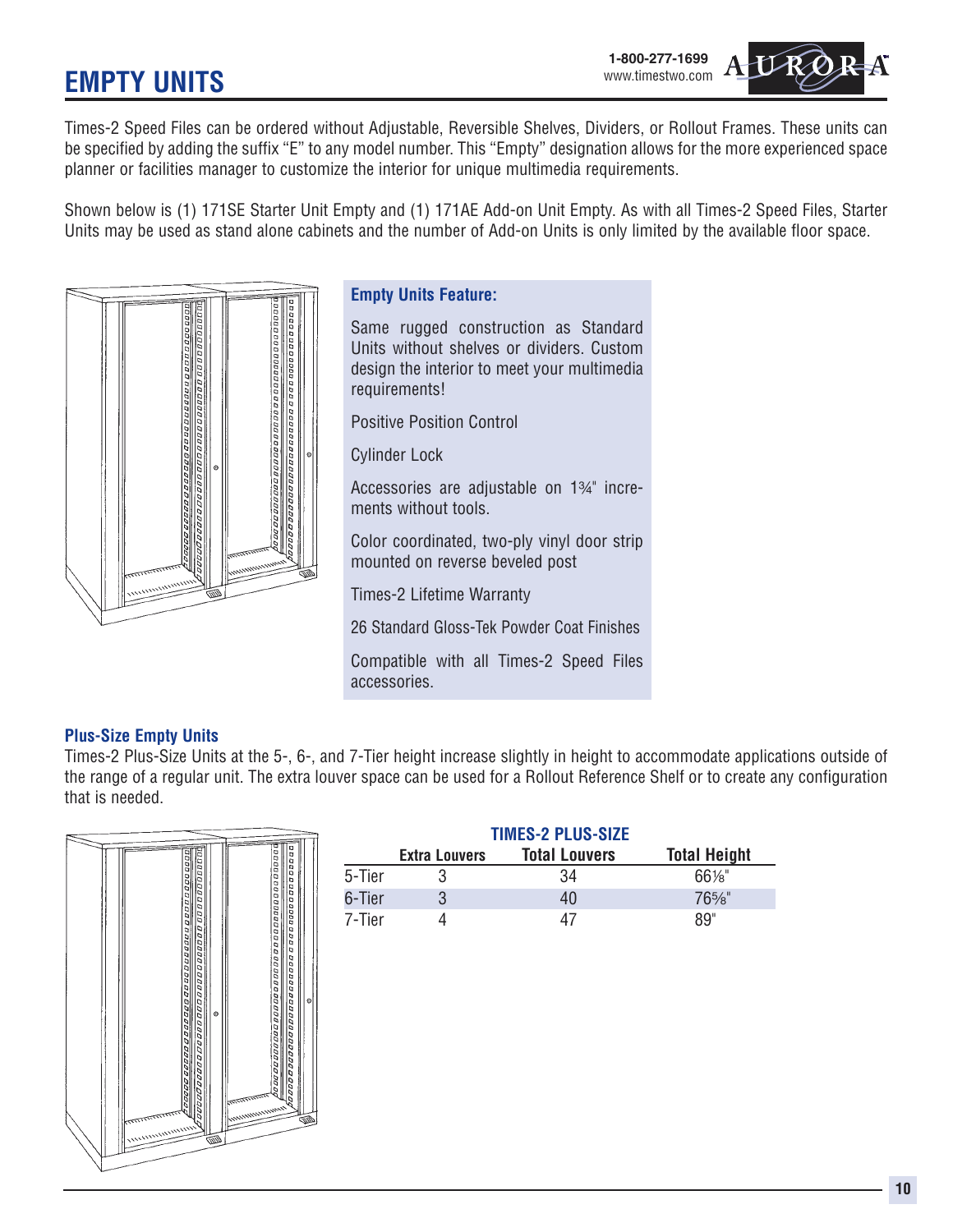# **VERTICAL PLANNING INSTRUCTIONS**



By knowing how many louvers are necessary to accommodate certain filing applications, the inside of Times-2 Speed Files becomes easy to plan. The two following charts show available size openings and the number of louvers in each height unit.

#### **TABLE #1**

Louvers inside the Times-2 Speed Files are spaced every 1%". The shelf takes up some of that space, so the "clear" openings as marked below are somewhat smaller. For speed and convenience, a Vertical Planning Sheet is designed to lay out both stock and custom arrangements within your Times-2 Speed Files.\*

The number of louvers and useable space needed for each size opening are:

| Louver     |     | <b>Useable Space</b> | <b>Application</b>                                      |
|------------|-----|----------------------|---------------------------------------------------------|
| 1 Louver   |     | $1\frac{3}{4}$ "     | Reference Shelf                                         |
| 2 Louvers  | $=$ | 3"                   | Flat forms                                              |
| 3 Louvers  | $=$ | 43⁄4"                | Microfilm/fiche/trays                                   |
| 4 Louvers  | $=$ | 6½"                  | <b>CD-ROM Drawer</b>                                    |
| 5 Louvers  | $=$ | 8¼"                  | Reduced documents                                       |
| 6 Louvers  | $=$ | 10"                  | Standard file folder/hanging<br>folders/security drawer |
| 7 Louvers  | $=$ | $11^{3/4}$           | 3-ring binders/tape seals/<br>expanded hanging folders  |
| 8 Louvers  |     | $13\frac{1}{2}$      | EDP printouts/oblique folders/<br>computer printouts    |
| 9 Louvers  | $=$ | 15¼"                 | Ledger binders                                          |
| 10 Louvers |     | 17"                  | Jumbo sized documents                                   |
|            |     |                      |                                                         |

#### **TABLE #2**

Each height Times-2 has a defined number of louvers\*:

3-Tier (letter or legal) 20 louvers

4-Tier (letter or legal) 25 louvers

5-Tier (letter or legal) 31 louvers

6-Tier (letter or legal) 37 louvers

7-Tier (letter or legal) 43 louvers

8-Tier (letter or legal) 49 louvers

*\*The top louver in all cabinets is a partial height louver and is unusable for mounting accessories.*

Your Times-2 Speed Files allow an extra space for a Reference Shelf. If you design to include the reference shelf, allow seven louvers in the third tier for best spacing and reference shelf height. Continue measuring to top of cabinet.

If you omit the Reference Shelf, you should have an  $11\frac{3}{4}$  opening in the top tier.

When hanging folder frames are used, allow 3 louvers.

| <b>Times-2 Plus-Sizes</b><br>(Letter or Legal) | <b>Total</b><br>Louvers Height | Total    |
|------------------------------------------------|--------------------------------|----------|
| 5-Tier Adds 3 Extra Louvers                    | 34                             | $66\%$ " |
| 6-Tier Adds 3 Extra Louvers                    | 40                             | $76\%$ " |
| 7-Tier Adds 4 Extra Louvers                    | 47                             | 89"      |

Once you know both the number of louvers required for a specific size opening and the number of louvers available in the unit you've selected, then the math is simple.

Using Table #1 and Table #2 above, you can mix and match easily! **It all adds up.**

*\*Vertical Planning sheets are available to help you design the interior of the Times-2 Speed Files. Contact your customer service representative.*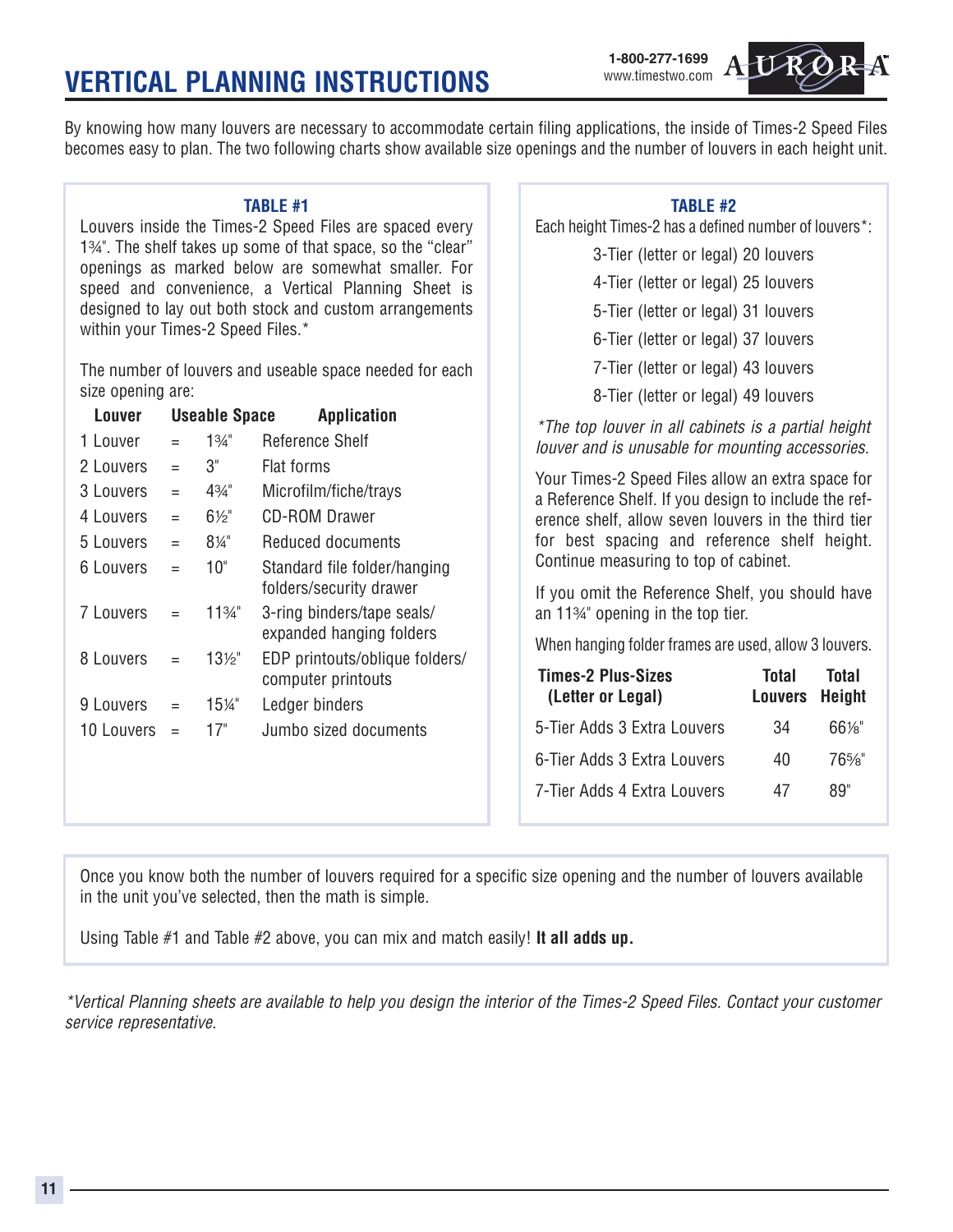#### **Adjustable Reversible Shelf**

#901 Letter-Size, #902 Legal/EDP/A4-Size

The Adjustable, Reversible Shelf is supplied with all standard or preconfigured Times-2 Speed Files. The shelf is slotted every 1" to accept any of the various sized Times-2 dividers. The shelf is also reversible. When placed with the "no lip" side forward, color coded or end tab folders can be filed or retrieved with great ease. If placed with  $\frac{1}{4}$ " high lip forward, then items such as fiche trays, boxes, or mailroom inserts can be stored with confidence. The color of the shelf matches the color of the unit.

#### **Recessed Shelf**

#901R Letter-Size, #902R Legal/EDP/A4-Size

The Recessed Shelf offers specific advantages over the Adjustable, Reversible Shelf in several applications. The Recessed Shelf creates cantilever-style storage to improve the visibility of documents in the lower tiers. Three-ring binders are stored more efficiently on this shelf. The most popular application for the recessed shelf is placing Letter-Size documents in a Legal/EDP/A4-Size Times-2 Speed File. The Recessed Shelf is slotted every 1" to accept all standard Times-2 dividers. The color of the shelf matches the color of the unit.

#### **Rollout Reference Shelf** #548 Letter-Size, #549 Legal/EDP/A4-Size

The Rollout Reference Shelf is the most popular Times-2 Speed File accessory. The Reference Shelf provides the perfect "at the task" work surface to make storage and retrieval more productive and efficient. All 4-, 5-, 6-, 7-, and 8-Tier units and Plus-Size 5-, 6-, and 7-Tier units are designed to accept the Reference Shelf without sacrificing any storage capacity when Adjustable, Reversible Shelves are specified. When coordinating the interior of Times-2, remember that when used with our Rollout Drawer with Hanging Folder Frame, the Reference Shelf will

structed of laminated particle board in champagne color.

require 3 louvers (or  $4\frac{3}{4}$ " in total height). The Rollout Reference Shelf is con-







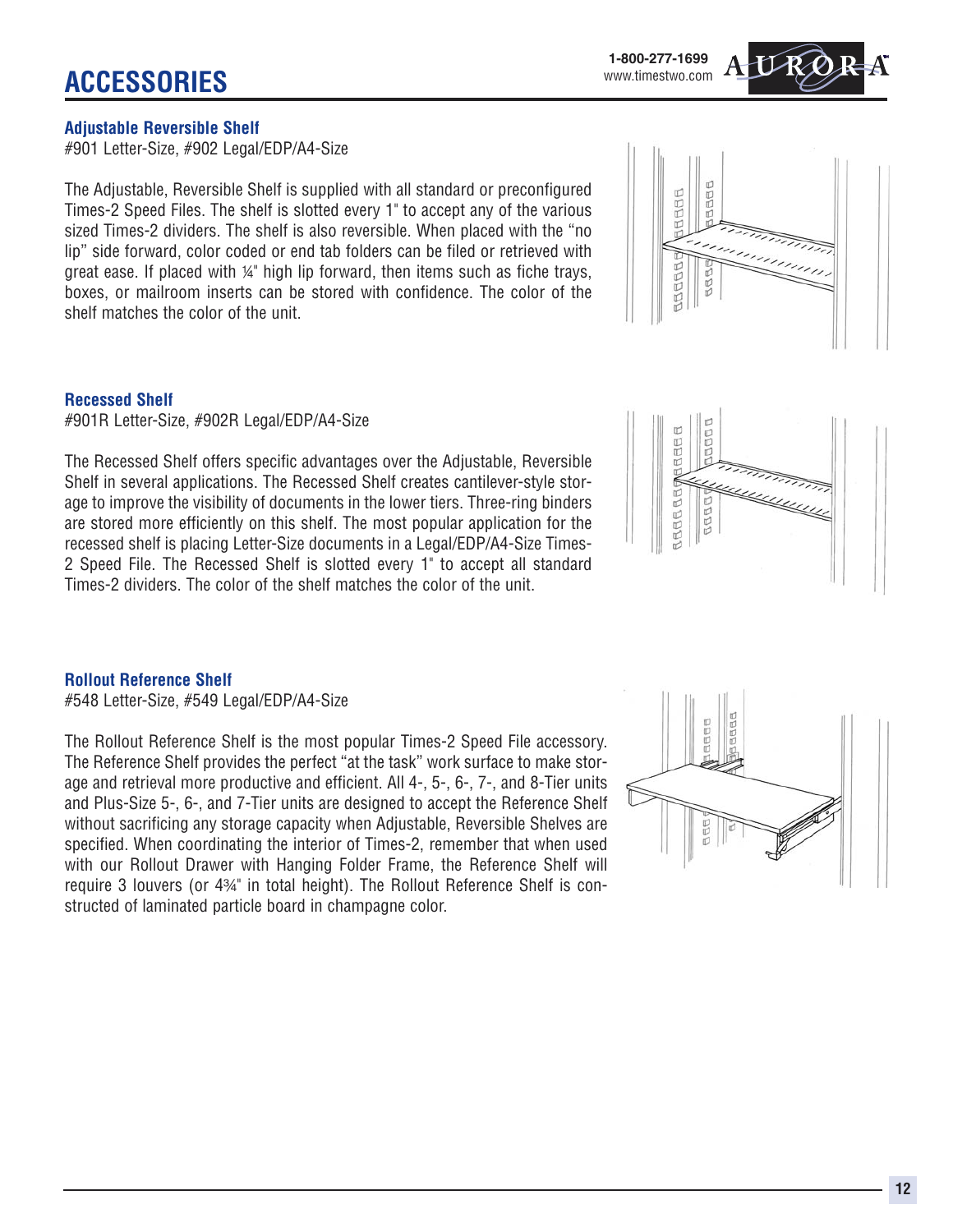**ACCESSORIES**

#### **Dividers**

All Times-2 dividers extend beyond the height of the file folder for easy visibility and readjustment. The divider has sturdy three-point support: two points are on the shelf itself and the third point is under the shelf immediately above. Two dividers per opening in Letter-Size and three dividers per opening Legal/EDP/A4-Size are standard. Divider heights are available to accommodate a variety of openings and media. The color of the divider matches the color of the unit.

### **Magnetic Followers**

Magnetic Followers and Mini-Mags are used to compress file folders and other media whenever "infinite" adjustment is required. Magnetic Followers are typically used inside #480/481 Rollout Drawers to support the file folders. Mini-Mags are used for smaller items such as CD-ROMs, microfiche, microfilm, card, or check drawers. The color of the Follower matches the color of the unit.

NOTE: Order without magnetic material if Followers are to be used with any magnetically encoded material such as floppy disks, tape, or similar storage devices.

|        | <b>Dividers</b>     |                    |                                   | <b>Magnetic Followers</b> |                         |
|--------|---------------------|--------------------|-----------------------------------|---------------------------|-------------------------|
| Part # | <b>Opening Size</b> | <b>Application</b> | Part #                            | <b>Dimensions</b>         | <b>Application</b>      |
| #457P  | 3"                  | <b>Flat Forms</b>  | #041 Magnetic Follower 7½"H x 7"W |                           | Shelf/RO Drawer         |
| #458P  | $4\frac{3}{4}$      | Trays              | #854 Mini-Mag                     | 4%"H x 3.97"W             | Microfilm or fiche      |
| #459P  | $6\frac{1}{2}$      | <b>Boxes</b>       | #855 Mini-Mag                     | 4%"H x 4.97"W             | $3" \times 5"$ Cards    |
| #460P  | $8\frac{1}{4}$ "    | Reduced            | #856 Mini-Mag                     | 4%"H x 5.97"W             | $4" \times 6"$ Cards    |
| #461P  | 10"                 | Standard           | #857 Mini-Mag                     | 4%"H x 7.35"W             | <b>Tabulating Cards</b> |
| #462P  | $11\frac{3}{4}$ "   | <b>Binders</b>     |                                   |                           |                         |
| #463P  | $13\frac{1}{2}$     | Printouts          |                                   |                           |                         |
| #464P  | 15¼"                | Ledgers            |                                   |                           |                         |
| #465P  | 17"                 | Jumbo              |                                   |                           |                         |
| #466P  | 18"                 | Extra Large Forms  |                                   |                           |                         |

## **Rollout Drawer**

#480 Letter-Size, #481 Legal/EDP/A4-Size

The Rollout Drawer forms the backbone of Times-2 Speed File Rollout accessories. When used by itself, the Rollout Drawer provides an area of flat storage for computer printouts, bulk supplies, and other materials, and thereby functions as a ready reference drawer. The Drawer has two distinct front lips which make storage of metal or plastic trays very secure and efficient. An all steel construction and suspensions make it our most durable platform for accessory expansion.

The Rollout Drawer can be converted to house hanging folder frames, microfilm, fiche, checks, and cards. It can be modified to accept top tab or end tab folders as well. The Rollout Drawer represents real value for changing media because it is cost effective and easy to change. The color of the Drawer matches the color of the unit. The drawer is rated for up to 125 Ibs. of stored materials.

*Magnetic follower and end support shown in picture are additional options for Rollout Drawer.*







 $\overline{O}O$ 0O





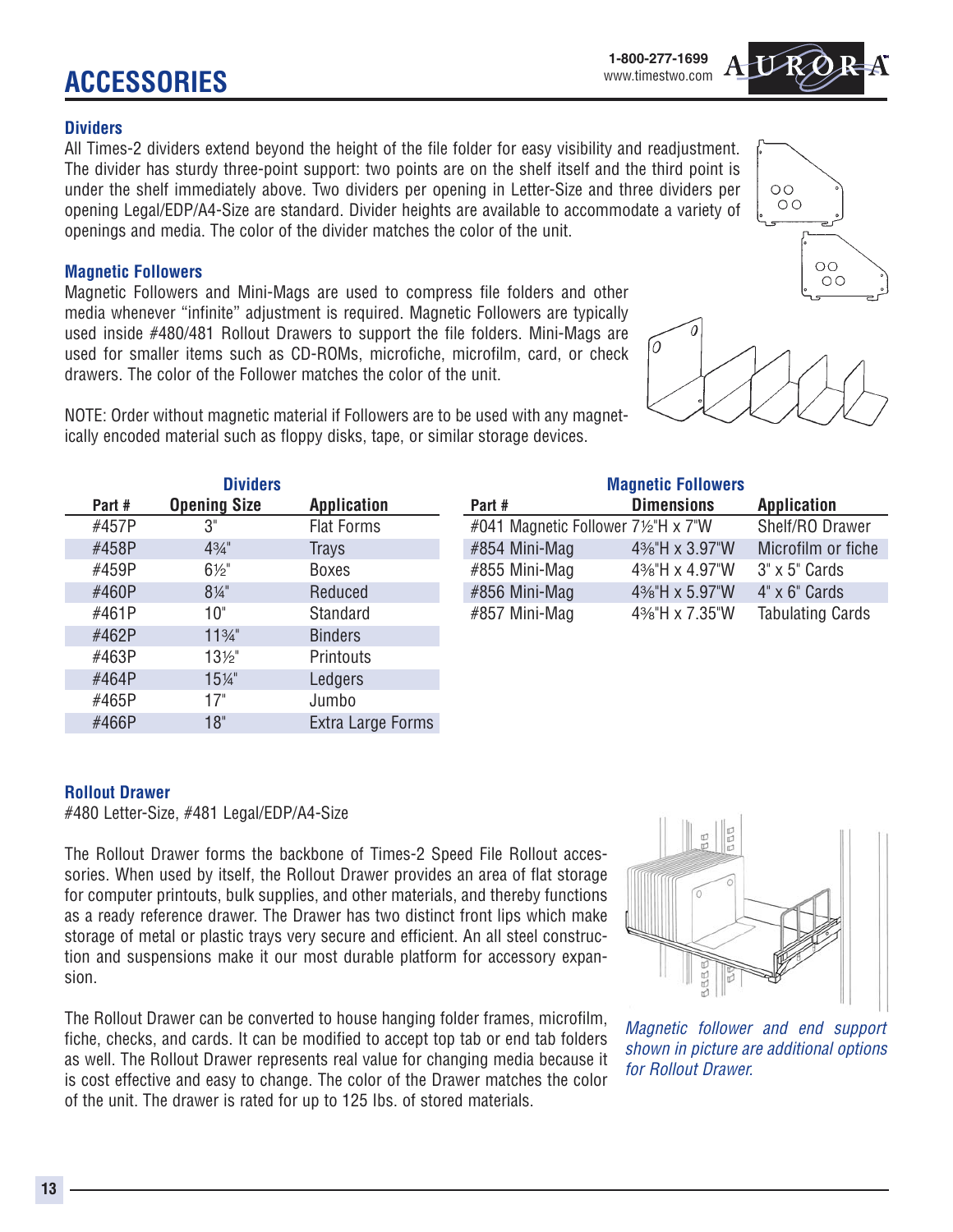#### **Conversion of Rollout Drawers**

The following chart helps specify the parts required for file conversions of Rollout Drawers. For standard folders a 10" opening is all that is required. NOTE: For ease of ordering, many of these applications have their own part numbers.

|                                               | <b>PARTS SPECIFICATIONS</b>                                                                          |
|-----------------------------------------------|------------------------------------------------------------------------------------------------------|
| <b>Applications</b>                           | <b>Times-2 Accessories</b>                                                                           |
| Top Tab Folders                               | Add End Supports $(*482$ or $*483)$<br>and Magnetic Followers                                        |
| <b>End Tab Folders</b>                        | Add End Supports (#482 or #483)<br>and Magnetic Followers                                            |
| <b>Hanging Folders</b>                        | Add Hanging Folder Frame (#574 or #575)                                                              |
| Fiche, Film, Cards                            | Add Drawer Front (#913 or #914)                                                                      |
| Checks                                        | Add Slotted Drawer Back (#371 or #372),<br>Drawer Dividers (#915 or #916),<br>and Magnetic Followers |
| Front-to-Back Hanging<br><b>Folder Frames</b> | Add Converter Bars (#152, Legal Only)                                                                |

#### **End Supports #482, #483**

End Supports can be used as an alternative to the hanging folder frame when adapting the Rollout Drawer to store end tab or top tab folders. These briteplated End Supports are inserted into four holes located in the side of the Rollout Drawer. Two supports should be ordered for each drawer, and Magnetic Followers will be needed to compress stored media.

#### **Rollout Drawer with Hanging Folder Frame**

#1995 Letter-Size, #1996 Legal/EDP/A4-Size

The Rollout Drawer with Hanging Folder Frame is the strongest and most flexible Times-2 Accessory. The Rollout Drawer with Hanging Folder Frame will house all popular hanging folders as illustrated. It will also accommodate top tab or end tab folders if the front rail is removed. Our standard 10" opening is all that is required.

**Hanging Folder Frame** #574 Letter, #575 Legal/EDP/A4-Size

For use with #480/#481 Rollout Drawer





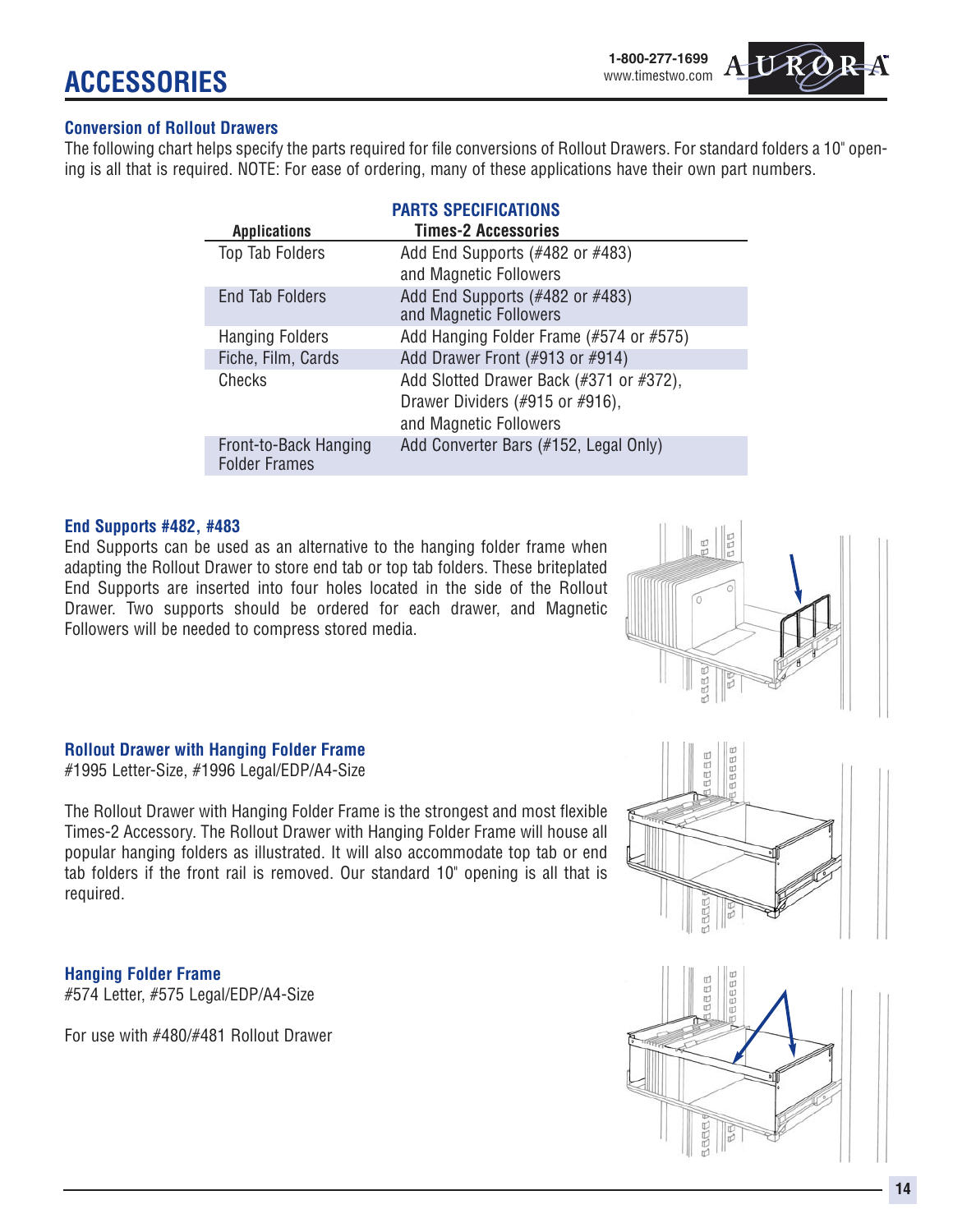**ACCESSORIES**

### **Rollout Hanging Folder Frame**

#991 Letter-Size, #992 Legal/EDP/A4-Size

The Rollout Hanging Folder Frame is the economical alternative to storing hanging folders whenever the versatility of the #1995/#1996 is not necessary. Sturdy and functional, the Rollout Hanging Folder Frame requires a standard 10" opening.

**Converter Bars** #152 Legal/EDP/A4-Size

In Legal/EDP/A4-Size, the #152 Converter Bars consist of three pieces allowing for two rows of front-to-back letter size hanging folders. A Standard 10" clear opening is the minimum size required.

#### **CD-ROM Drawer**

#488 Letter-Size, #489 Legal/EDP/A4-Size

The CD-ROM Drawer isn't limited to just disk storage. Microfilm, microfiche, cards, checks, videos, supplies and a host of trays, boxes, or storage can be effectively housed in the CD-ROM Drawer. Two Drawers will stack into any 10" opening.

The CD-ROM Drawer comes complete with a drawer front, drawer back, and two drawer dividers which adjust every quarter inch. (Legal Drawer ships with four dividers.)

UUUE **ANTIQUATION** 





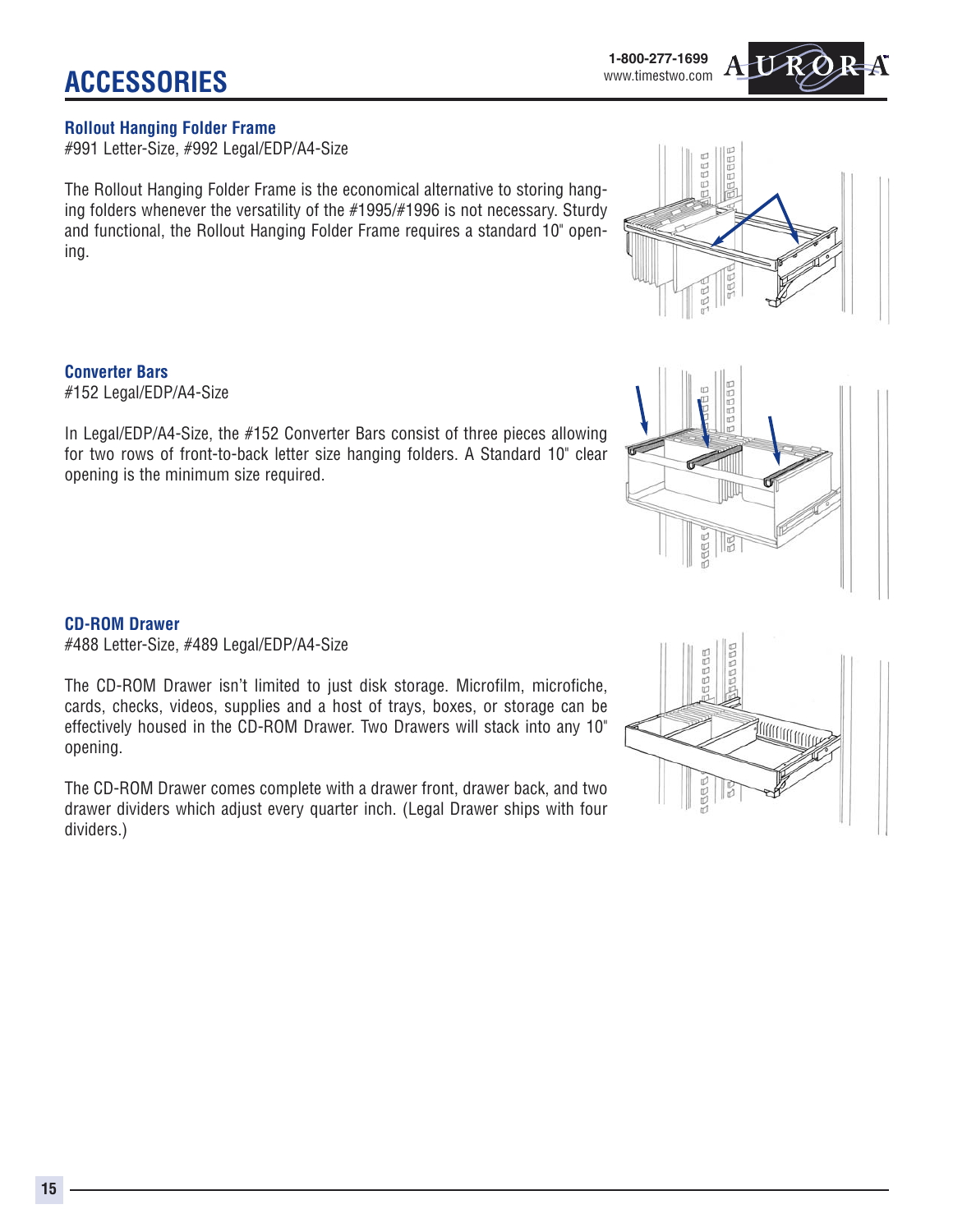#### **Security Drawer**

#607 Letter-Size, #608 Legal/EDP/A4-Size

For additional privacy in storing confidential documents or valuables, the Security Drawer can be used in any Times-2 Speed File. The Security Drawer features a double-bitted lock with key, recessed drawer front, and lock-activated arms that secure the drawer into the door louvers. The Adjustable, Reversible Shelf (#901/#902) above the drawer is anchored to the door louvers. This shelf is ordered separately. The Security Drawer requires a standard 10" opening.



*Security Drawer depicted does not include required shelf above.*

#### **Tub Drawer**

#374RO Letter-Size, #674RO Legal/EDP/A4-Size

The Tub Drawer can be used in any Times-2 for general storage. The Adjustable Reversible Shelf (#901/#902) above the drawer is anchored to the door louvers. This shelf is ordered separately. The Tub Drawer requires a standard 10" opening.



#385WK Letter-Size, #685WK Legal/EDP/A4-Size

The Wardrobe Kit turns a Times-2 Speed File into a personal storage tower. Use with any new or existing 5-, 6-, 7-, and 8-Tier unit in either Letter or Legal size.

Store any type of personal items such as coats, lunches, running shoes, or umbrellas, and still have plenty of room for files and work storage too.

Kit Includes:

- A vertical panel with louvers on both sides
- Four half-shelves
- One coat hook
- 



• Vertical panel adapter *Wardrobe Kit depicted does not include Security Drawer, Rollout Drawer, or Additional Shelf.*



*Tub Drawer depicted does not include shelf above.*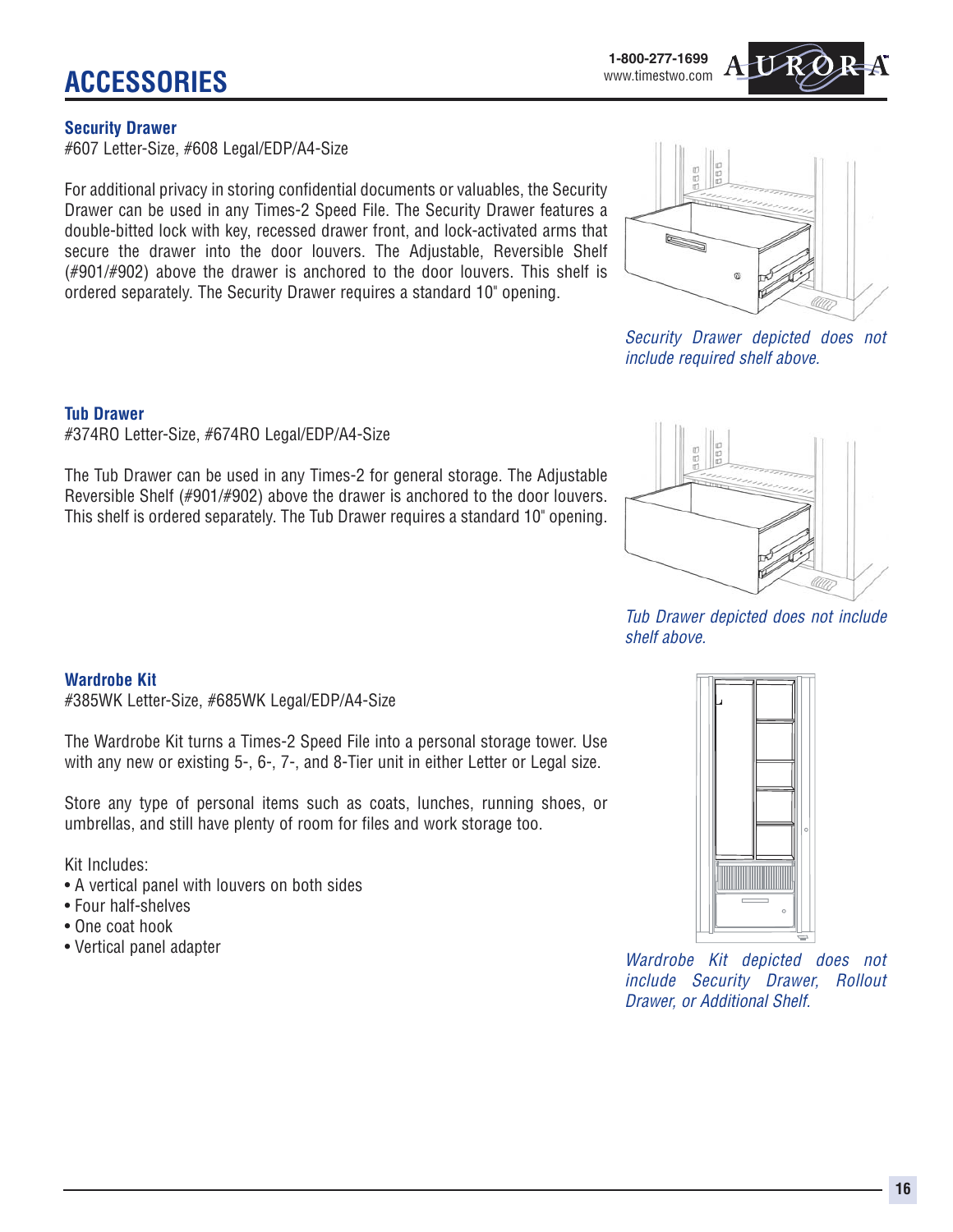## **ACCESSORIES**



#### **Conversion Kits**

All Add-on Units can be converted into Starter Units with the addition of a simple Conversion Kit. The Conversion Kit includes all the necessary parts and hardware.



| <b>Conversion Kits Include:</b> |  |
|---------------------------------|--|
|                                 |  |

- Starter Canopy Top (2) Posts with vinyl door strips
- (2) End Panels

Base Filler

| <b>Conversion Kits: Creating Starter Units</b><br>from Existing Add-On Units |                                    |             |  |
|------------------------------------------------------------------------------|------------------------------------|-------------|--|
| <b>Height</b>                                                                | <b>Letter Size</b><br>Legal/EDP/A4 |             |  |
| 3-Tier                                                                       | 13CK                               | 23CK        |  |
| 4-Tier                                                                       | <b>141CK</b>                       | 241CK       |  |
| 5-Tier                                                                       | 15CK                               | <b>25CK</b> |  |
| 6-Tier                                                                       | <b>16CK</b>                        | <b>26CK</b> |  |
| 7-Tier                                                                       | 17 <sub>C</sub> K                  | <b>27CK</b> |  |
| 8-Tier                                                                       | <b>18CK</b>                        | <b>28CK</b> |  |

#### **Closing Strips & Extended Canopy Tops**

Sometimes referred to as "Wall Closing Strips" this accessory is used to cover the rotation space between your Times-2 Speed File and a wall, panel, or another Times-2 unit in a back-to-back layout. Three styles of Closing Strips are available: Single-Depth Closing Strips, Double-Depth Closing Strips, and Closing Strips for use with Extended Canopy Tops. The color of the Closing Strip matches the color of the unit.

Extended Canopy Tops cover the rotation space behind any Times-2. To order the Extended Canopy Top simply specify your choice in Letter or Legal/EDP/A4-Size.

| <b>Letter-Size Closing Strips</b> |                |                |  |
|-----------------------------------|----------------|----------------|--|
| <b>Letter Size</b>                | Single Depth # | Double Depth # |  |
| 3-Tier                            | 923            | 943            |  |
| 4-Tier                            | 9241           | 9441           |  |
| 5-Tier                            | 925            | 945            |  |
| 6-Tier                            | 926            | 946            |  |
| 7-Tier                            | 927            | 947            |  |
| 8-Tier                            | 928            | 948            |  |

|         | <b>Extended Canopy Tops</b> |                   |
|---------|-----------------------------|-------------------|
|         | <b>Letter Size</b>          | <b>Legal Size</b> |
| Starter | 1096                        | 1086              |
| Add-on  | 1098                        | 1088              |



#### **Legal-Size Closing Strips Legal/EDP/A4-Size Single Depth # Double Depth #** 3-Tier 933 953 4-Tier 9341 9541 5-Tier 935 955 6-Tier 936 956 7-Tier 937 957 8-Tier 938 958

Closing strips for extended canopy tops can be ordered by using the same part numbers in the closing strip charts above. Simply preface the number with a "1".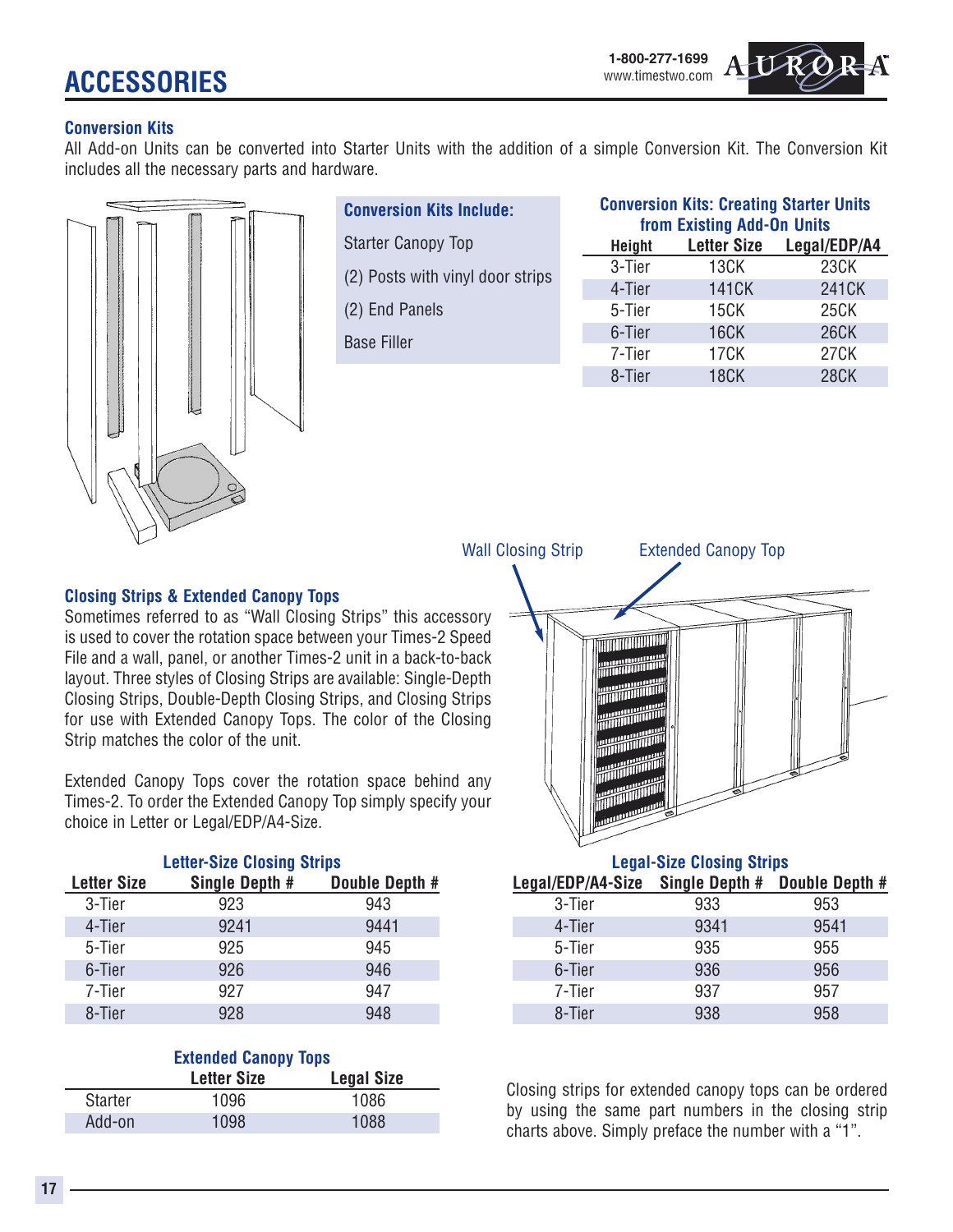# **ACCESSORIES**

#### **Additional Accessories**

In addition to the accessories listed below, custom designed laminated doors and worktops can be ordered. Consult your local authorized Times-2 Speed Files dealer for additional information, or call Richards-Wilcox.

**Shelves & Racks:**

#075/#076 Documate® Rack



#077/#078 FastHook® Rack



#1147/#1148 Tape Seal Rack



#395/#396 Short Stop Spacer



#613/#614 Oblique Rack



**Rotor Top Options:** #541/#542 T-Bar Rotor Top

#977/#978 T-Bar Channel for Shelf <u>. S</u>



#554/#555 Tape Seal Rotor Top



**Miscellaneous Accessories:** #538I/#025I Dual Foot Pedal #538K/#025K Dual Foot Pedal Kit (Field Installation)



#539 Range Finder



#599 Card Holder



#579 Floor anchor for seismic installations. Consult factory for seismic calculations.



#003/#006 Under Base Dolly



TUP Touch-up Paint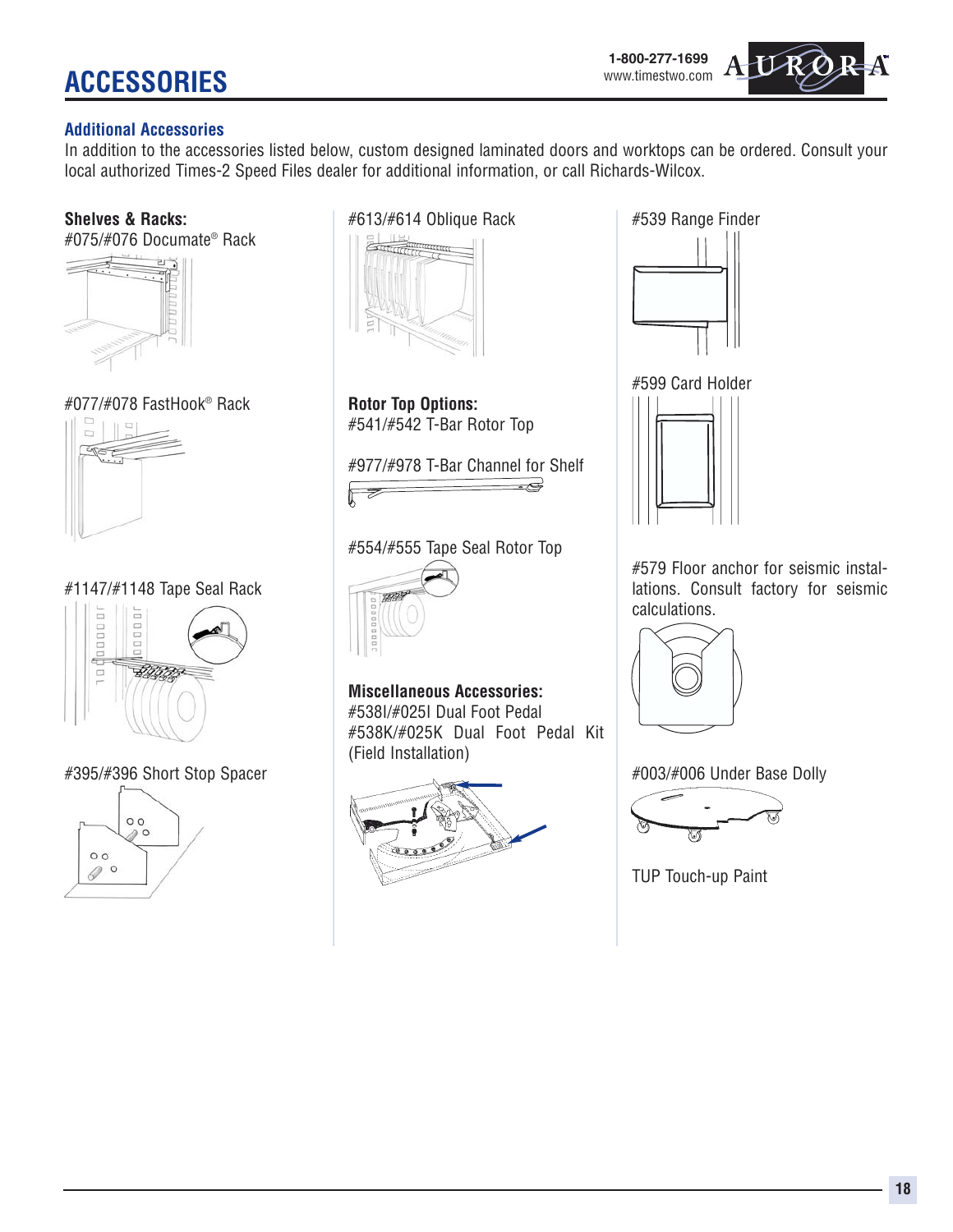## **WEIGHT ISSUES**



Architects, structural engineers, and building officials will sometimes require you to supply the weight of a fully loaded Times-2 Speed File. The following charts supply you with that number. The crucial question is: How did we arrive at those numbers? In some states that number is established by code based on the volume of assumed openings (i.e. California, Title 24). For weight information, we have turned to BSA (Business Systems Association, formerly BSSMA). It is important to note your source of the material weights. The source should be independent of the parties concerned and preferably a nationwide trade association. Clearly BSA meets that criteria. Times-2 weighs more than lateral files, but generally speaking not more than two lateral files. The exceptions are 7- and 8-Tier Legal/EDP/A4 size units.

| <b>FLOOR LOADING WEIGHTS PER FILING INCH</b>       |  |  |  |  |  |
|----------------------------------------------------|--|--|--|--|--|
| Weight Per Filing Inch Form Size -H- Form Size -D- |  |  |  |  |  |
| $11^{29}/32"$                                      |  |  |  |  |  |
| $15\frac{1}{32}$                                   |  |  |  |  |  |
|                                                    |  |  |  |  |  |
|                                                    |  |  |  |  |  |
|                                                    |  |  |  |  |  |
|                                                    |  |  |  |  |  |
|                                                    |  |  |  |  |  |
| $7^{13}/_{32}$ "                                   |  |  |  |  |  |
|                                                    |  |  |  |  |  |
|                                                    |  |  |  |  |  |
|                                                    |  |  |  |  |  |
|                                                    |  |  |  |  |  |
| 18%"                                               |  |  |  |  |  |

#### **LETTER-SIZE**

| <b>Unit Height/Model</b> | Unit                                 | <b>Material</b> | <b>Total</b>                         |
|--------------------------|--------------------------------------|-----------------|--------------------------------------|
| 131S Starter, 144 LFI    | 234 lbs.                             | 334 lbs.        | 568 lbs.                             |
| 131A Add-on, 144 LFI     | 190¼ lbs.                            | 334 lbs.        | 524 <sup>/4</sup> lbs.               |
| 141S Starter, 192 LFI    | 267¼ lbs.                            | 445 lbs.        | 712¼ lbs.                            |
| 141A Add-on, 192 LFI     | 215 lbs.                             | 445 lbs.        | 660 lbs.                             |
| 151S Starter, 240 LFI    | 300 <sup>3</sup> / <sub>4</sub> lbs. | 557 lbs.        | 857 <sup>3</sup> / <sub>4</sub> lbs. |
| 151A Add-on, 240 LFI     | 238¼ lbs.                            | 557 lbs.        | 795¼ lbs.                            |
| 161S Starter, 288 LFI    | 339 lbs.                             | 668 lbs.        | 1007 lbs.                            |
| 161A Add-on, 288 LFI     | 2661/ <sub>2</sub> lbs.              | 668 lbs.        | 934½ lbs.                            |
| 171S Starter, 336 LFI    | $377\frac{1}{2}$ lbs.                | 780 lbs.        | 1157 <sup>/2</sup> lbs.              |
| 171A Add-on, 336 LFI     | 294½ lbs.                            | 780 lbs.        | 1074½ lbs.                           |
| 181S Starter, 384 LFI    | 416 lbs.                             | 891 lbs.        | 1307 lbs.                            |
| 181A Add-on, 384 LFI     | 3221/2 lbs.                          | 891 lbs.        | 1213 <sup>/2</sup> lbs.              |

#### **LEGAL/EDP/A4-SIZE**

| <b>Unit Height/Model</b> | Unit                                 | <b>Material</b> | <b>Total</b>                          |
|--------------------------|--------------------------------------|-----------------|---------------------------------------|
| 231S Starter, 180 LFI    | 315 <sup>/2</sup> lbs.               | 531 lbs.        | 8461/ <sub>2</sub> lbs.               |
| 231A Add-on, 180 LFI     | 257 <sup>3</sup> / <sub>4</sub> lbs. | 531 lbs.        | 788 <sup>3</sup> / <sub>4</sub> lbs.  |
| 241S Starter, 240 LFI    | $363\frac{1}{2}$ lbs.                | 708 lbs.        | 1071 <sup>/2</sup> lbs.               |
| 241A Add-on, 240 LFI     | 295 <sup>3</sup> / <sub>4</sub> lbs. | 708 lbs.        | 1003 <sup>3</sup> / <sub>4</sub> lbs. |
| 251S Starter, 300 LFI    | 412 <sup>3</sup> / <sub>4</sub> lbs. | 885 lbs.        | 1297 <sup>3</sup> /4 lbs.             |
| 251A Add-on, 300 LFI     | 332 <sup>3</sup> / <sub>4</sub> lbs. | 885 lbs.        | 1217 <sup>3</sup> / <sub>4</sub> lbs. |
| 261S Starter, 360 LFI    | 462 lbs.                             | 1062 lbs.       | 1524 lbs.                             |
| 261A Add-on, 360 LFI     | 369 <sup>3</sup> / <sub>4</sub> lbs. | 1062 lbs.       | 1431 <sup>3</sup> / <sub>4</sub> lbs. |
| 271S Starter, 420 LFI    | 511 lbs.                             | 1239 lbs.       | 1750 lbs.                             |
| 271A Add-on, 420 LFI     | 406½ lbs.                            | 1239 lbs.       | 1645½ lbs.                            |
| 281S Starter, 480 LFI    | 560 <sup>/4</sup> lbs.               | 1416 lbs.       | 1976¼ lbs.                            |
| 281A Add-on, 480 LFI     | 443 <sup>1/2</sup> lbs.              | 1416 lbs.       | 18591/2 lbs.                          |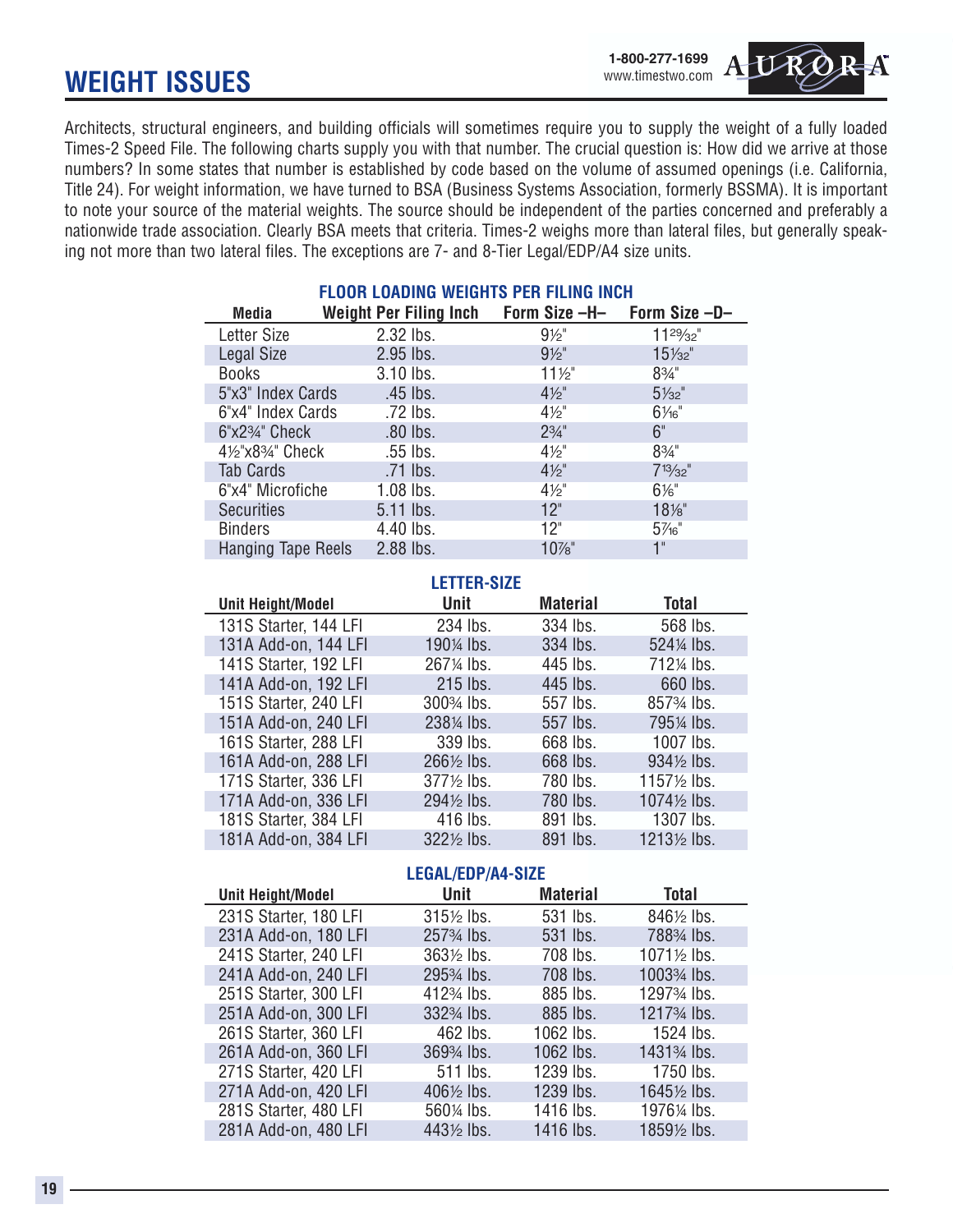



# **SPACE PLANNING GUIDE**

**Next-To-Wall or Panel**

**Back-To-Back**

**Room Divider**

**Through-the-Wall or Panel**

**Built-In Alcove**

**Work Top Unit**

**Closed-Back Units**

**Astragals**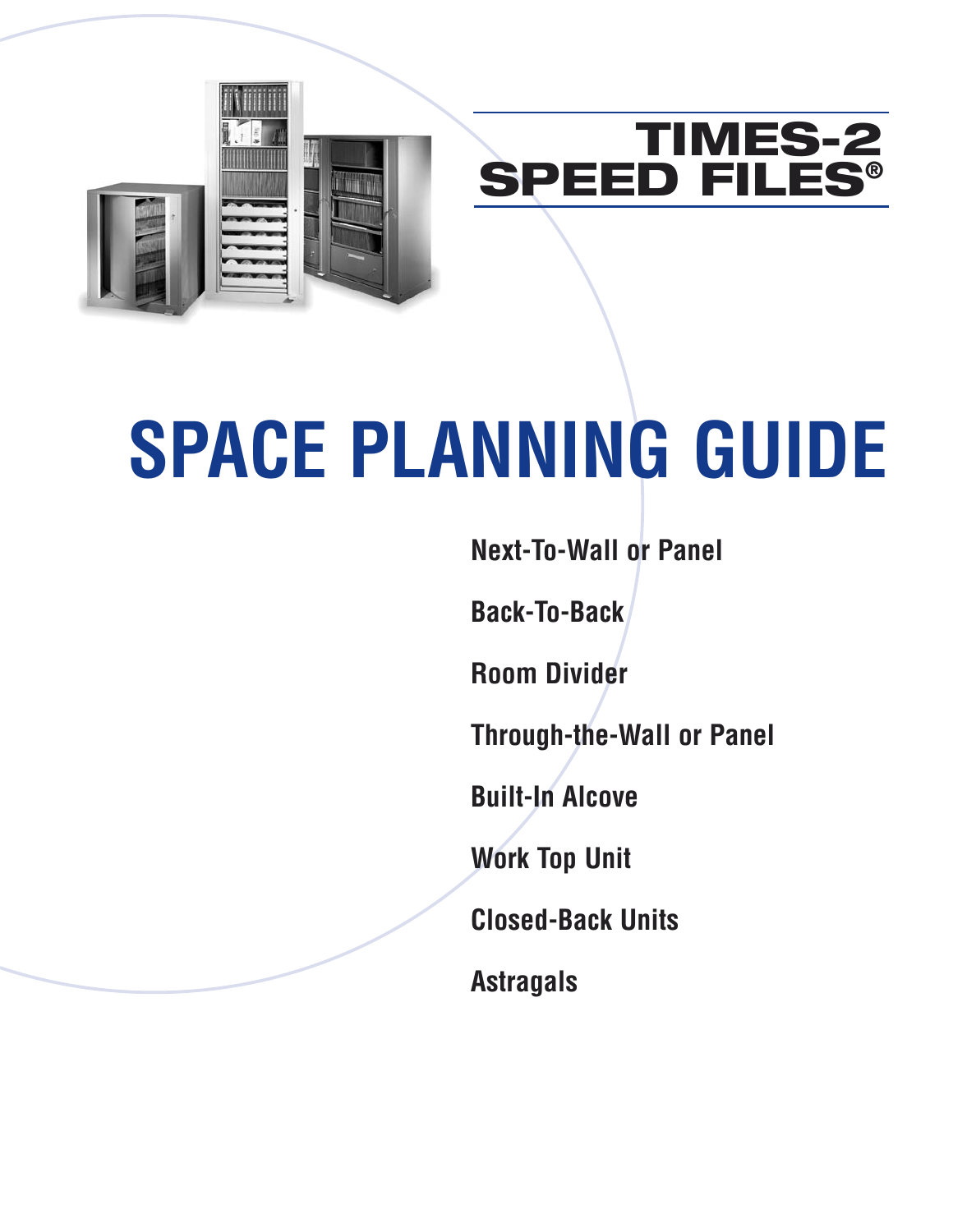## **Next-To-Wall or Panel**

*Capacity Application*

Times-2, positioned next to traditionally-framed walls or open-office furniture systems, increases both capacity and access to stored information. Capacity will increase from a minimum of 40% to a maximum of 200% growth. Faster retrieval times are standard with Times-2. Half of all documents are immediately available to the operator. The other half, a gentle rotation away. To allow for full rotation of Times-2, a rotation space must be designed into each floorplan. The rotation space can be concealed with the addition of a wall closing strip. Rotation space along top can be concealed with the addition of an extended canopy top (as shown in the drawing).



Top View



## **Back-To-Back**

*Capacity Application*

Tier per tier, Times-2, when placed in a back-to-back configuration, delivers the maximum possible storage capacity in the defined floor space. The secret is the elimination of entire aisleways—yet access is never compromised. Half of the stored material is still available for immediate retrieval, and the other half remains a gentle rotation away.

The rotation space between back-to-back units may be planned as either single or double-depth. Appropriately sized wall closing strips are available for each dimension. Extended canopy tops

egal 76 1/2" (1943)

are also available to conceal the rotation space from above. In shorter heights, custom wood tops are also an attractive option.



| letter 61 3/4" (1568) | $\frac{logat}{(787 \text{ mm})}$<br>14 1/2"<br>(368 mm) | letter 25"<br>(635 mm)<br>$(298 \text{ mm})$<br>$\frac{3}{4}$ | ADD-ON 3                                                                                 | ADD-ON 2                                                               | ADD-ON 1<br>ROTATION SPACE                                     | <b>STARTER</b>                                                   |
|-----------------------|---------------------------------------------------------|---------------------------------------------------------------|------------------------------------------------------------------------------------------|------------------------------------------------------------------------|----------------------------------------------------------------|------------------------------------------------------------------|
|                       | $\frac{1}{2}$  egal 31"                                 | $\frac{25}{100}$<br>$\frac{let}{1035}$                        | <b>STARTER</b>                                                                           | ADD-ON 1                                                               | ADD-ON <sub>2</sub>                                            | ADD-ON 3                                                         |
|                       |                                                         |                                                               | legal $45 \frac{1}{4}$<br>$(1149$ mm)<br>letter $36 \frac{1}{2}$<br>$(927 \, \text{mm})$ | legal 38 1/s''<br>$(968 \, \text{mm})$<br>letter 30 3/4"<br>$(781$ mm) | $38 \frac{1}{8}$<br>$(968$ mm $)$<br>$30^{3}/4"$<br>$(781$ mm) | $38 \frac{1}{8}$<br>$(968 \, \text{mm})$<br>303/4"<br>$(781$ mm) |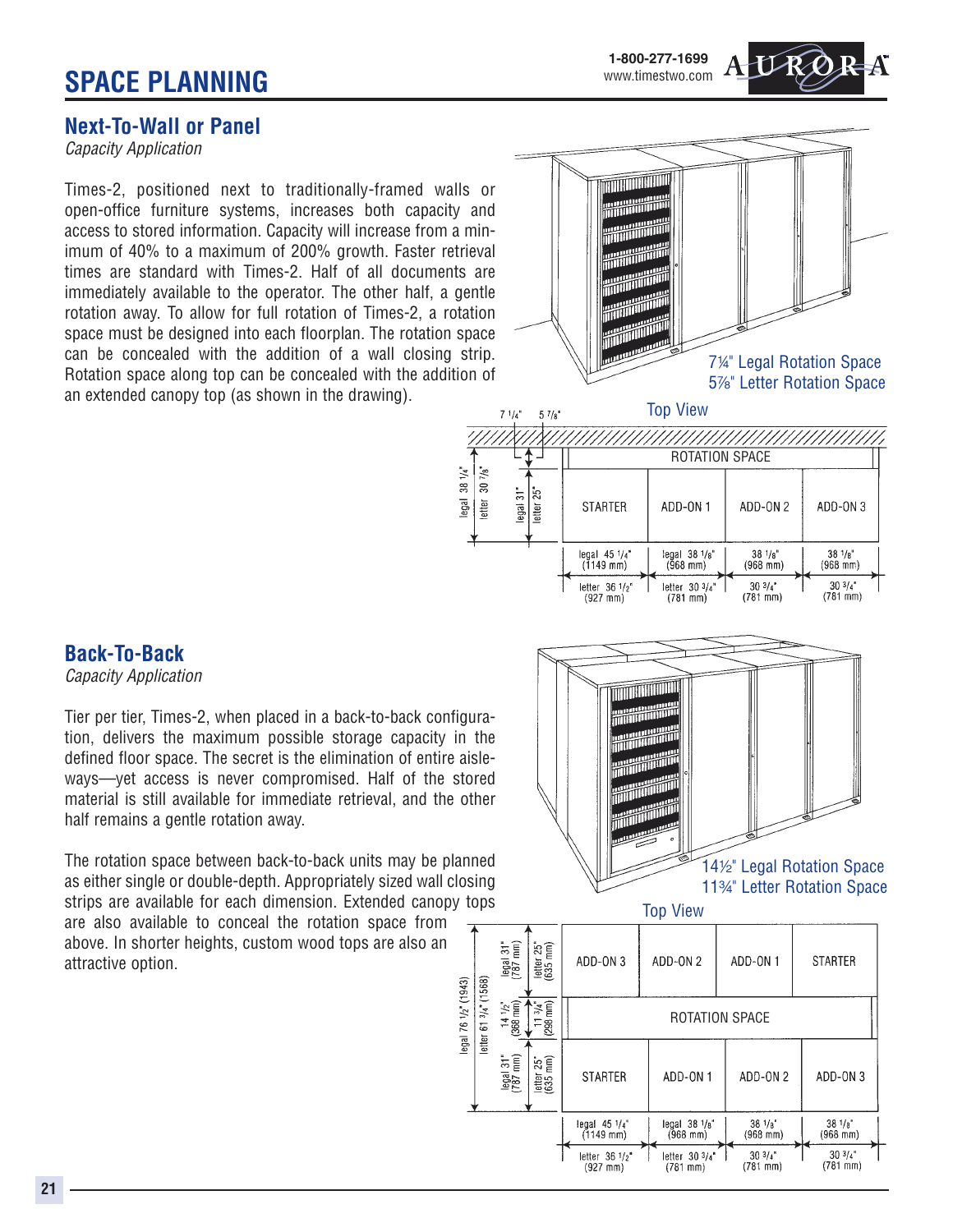**1-800-277-1699** www.timestwo.com

## **Room Divider**

*Access Application*

In addition to filing and storage capacity gains, Times-2 delivers cost reduction and productivity benefits. When used as a room divider, Times-2 defines departmental space, eliminates the cost of construction or furniture panels, and still provides increased access to all stored materials. The dual foot pedal option must be specified in this application. The double-depth design of Times-2 means that both sides of the unit are accessible simultaneously when used as a room divider. When closed, access is denied to both sides.





## **Through-the-Wall or Panel**

*Access Application*

Imagine having access to stored documents in another room without leaving the room you occupy. Times-2 Speed Files, when installed through a wall or furniture system, can do just that. With a gentle push, the rotating interior turns and delivers the documents from the other side. Times-2 is the filing system to specify when two offices must share information. When installed through a wall, between 10 to 13 inches of the Times-2 projects into each room (depending on whether Letter-size or Legal/EDP/A4-size units are used.) A dual pedal option must be specified when dual access is required.



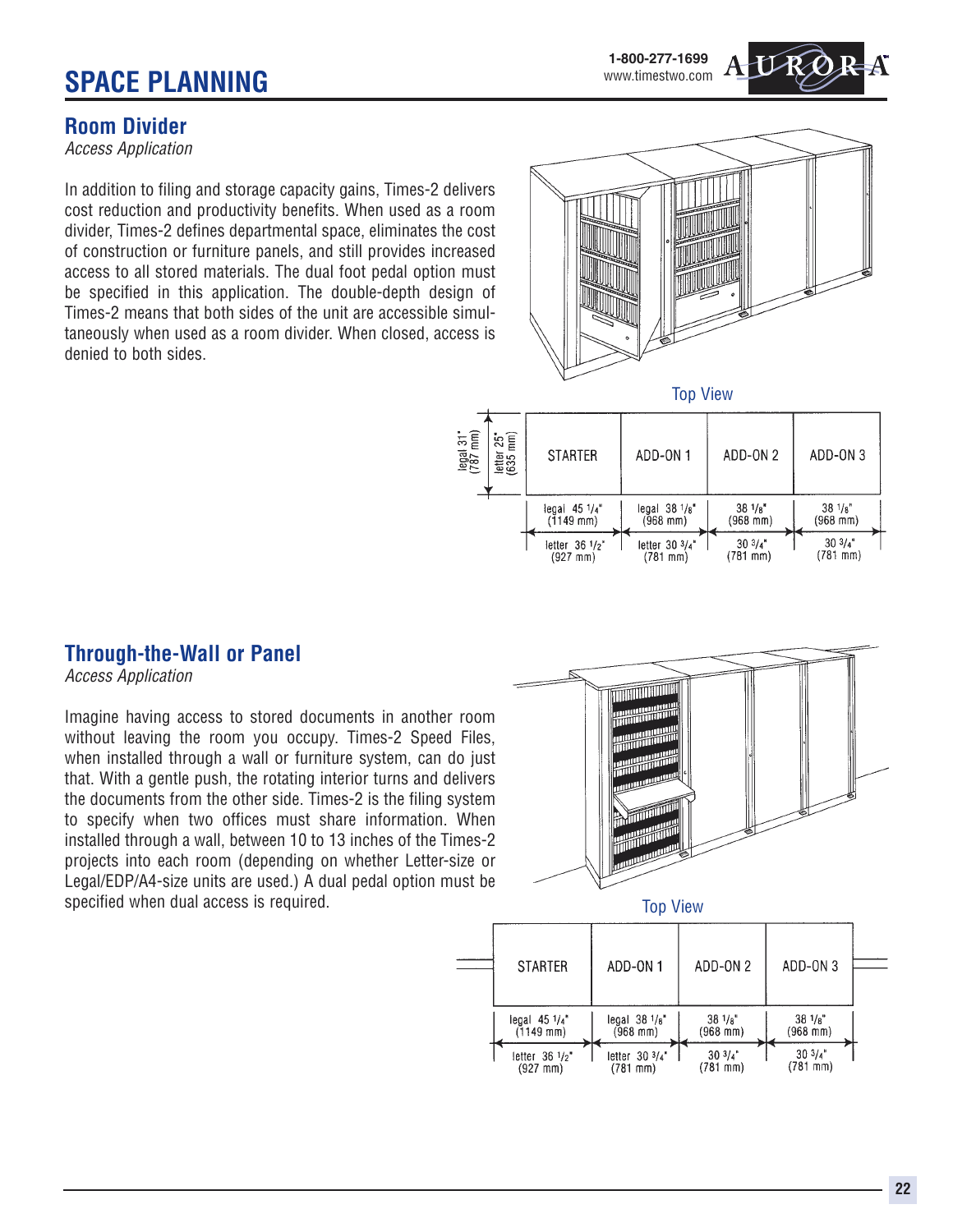**1-800-277-1699** www.timestwo.com

### **Built-In Alcove**

*Productivity Application*

Floor plans are made more productive when high-capacity Times-2 units are built into an alcove. The alcove can be constructed of traditional dry wall materials, or in open office space plans the alcove can be created with modular partitions. This application allows the architect or engineer the freedom to position Times-2 directly over structural beams or between columns and still allow the designer to integrate high density and fast retrieval storage into any demanding environment. With custom finishes or decorative laminate door options, Times-2 can match any surrounding décor.



## **Work Top Unit**

*Productivity Application*

Laminated work tops, mounted to 3-, 4-, and in some cases 5-Tier Times-2 Speed Files, provide essential work surfaces for a variety of sorting, collating, and paper flow purposes. Times-2 offers laminated work tops (particle board core) for single and multiple unit configurations. Times-2 will also supply all needed dimensions for your custom millwork for executive solid wood requirements, wood veneered, or artificial surface work tops. Specify if wood top should cover rotation space or be finished on all four sides.

![](_page_23_Picture_9.jpeg)

Top View (shown with optional closed back) 74" Legal Rotation Space 5%" Letter Rotation Space

![](_page_23_Figure_11.jpeg)

**23**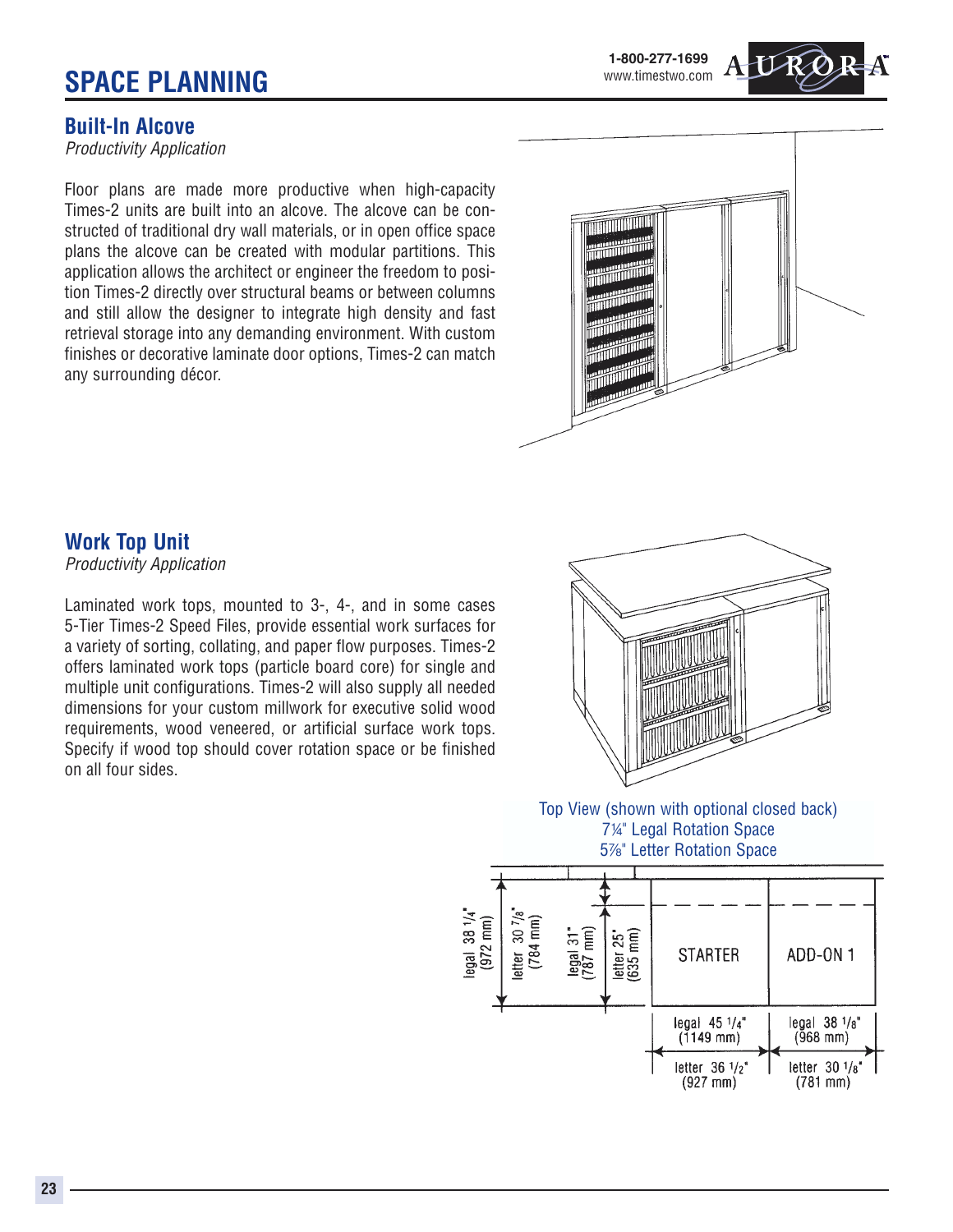**1-800-277-1699** www.timestwo.com

## **Closed-Back Units**

*Security Application*

Times-2 Speed Files can be specified with closed backs for security purposes when single-sided access is required. Closed backs can be covered by fabric panels to integrate the units into any office décor. Existing units can be retrofitted with closed backs as well. Closed backs are priced as an option to Starter and Add-on units. Closed backs are available in all heights and sizes including Plus-Size units.

![](_page_24_Figure_5.jpeg)

![](_page_24_Figure_6.jpeg)

## **Astragals**

*Security Application*

When sensitive materials require extraordinary measures, the Times-2 Astragal offers our highest level of protection. In this application, the standard Times-2 post is replaced with an Astragal, or locking post. Hinged, heavy-duty steel strips swing over the space between the Times-2 door and post to securely lock the unit. The lock is user-supplied. Astragals are available for new and existing Times-2 Speed Files. Consult your authorized Times-2 Speed Files dealer or Richards-Wilcox about this security option.

![](_page_24_Picture_10.jpeg)

![](_page_24_Picture_11.jpeg)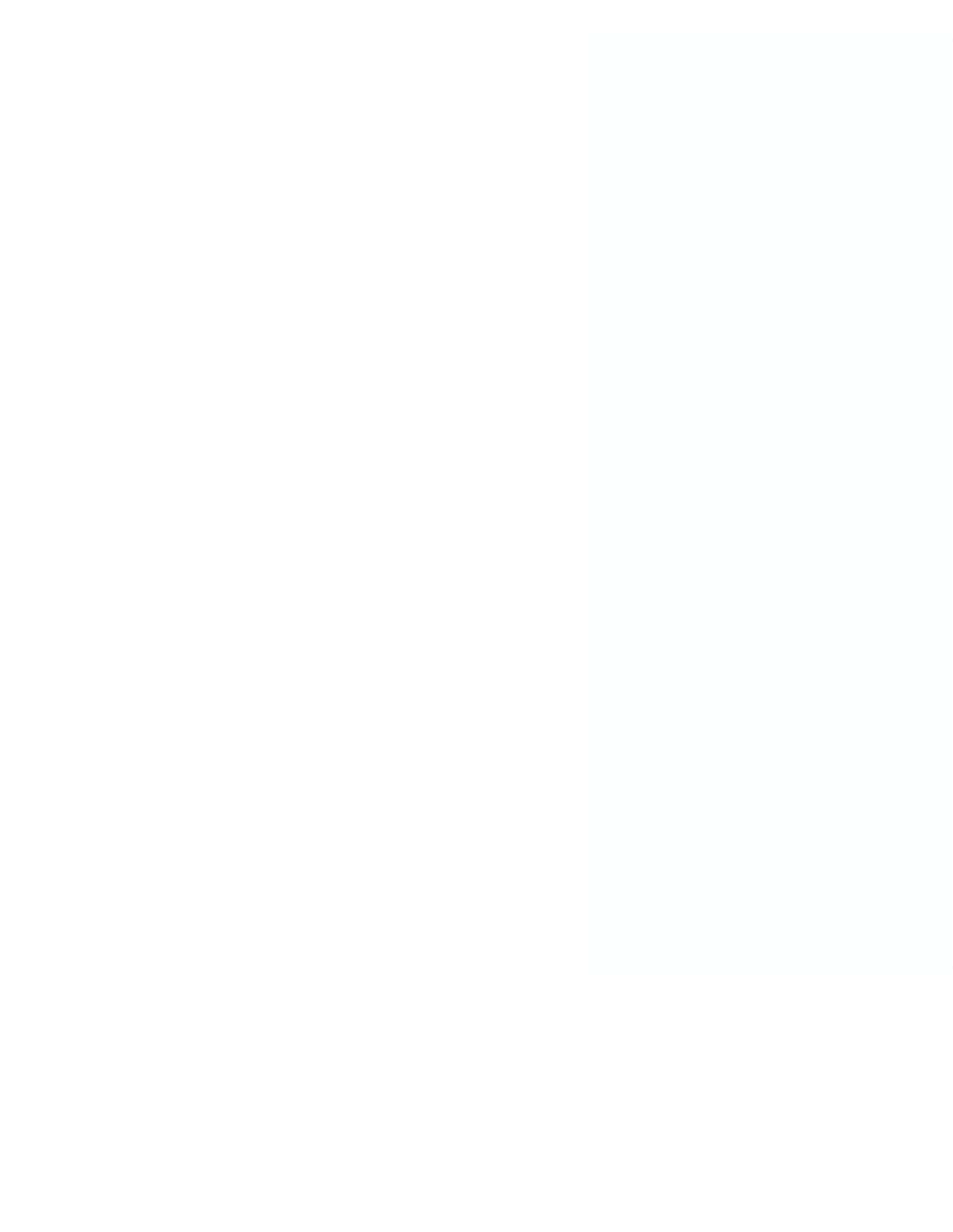![](_page_26_Picture_0.jpeg)

# **SPECIFICATION GUIDE**

**Product Specifications**

**Times-2 Speed Files Dimensions**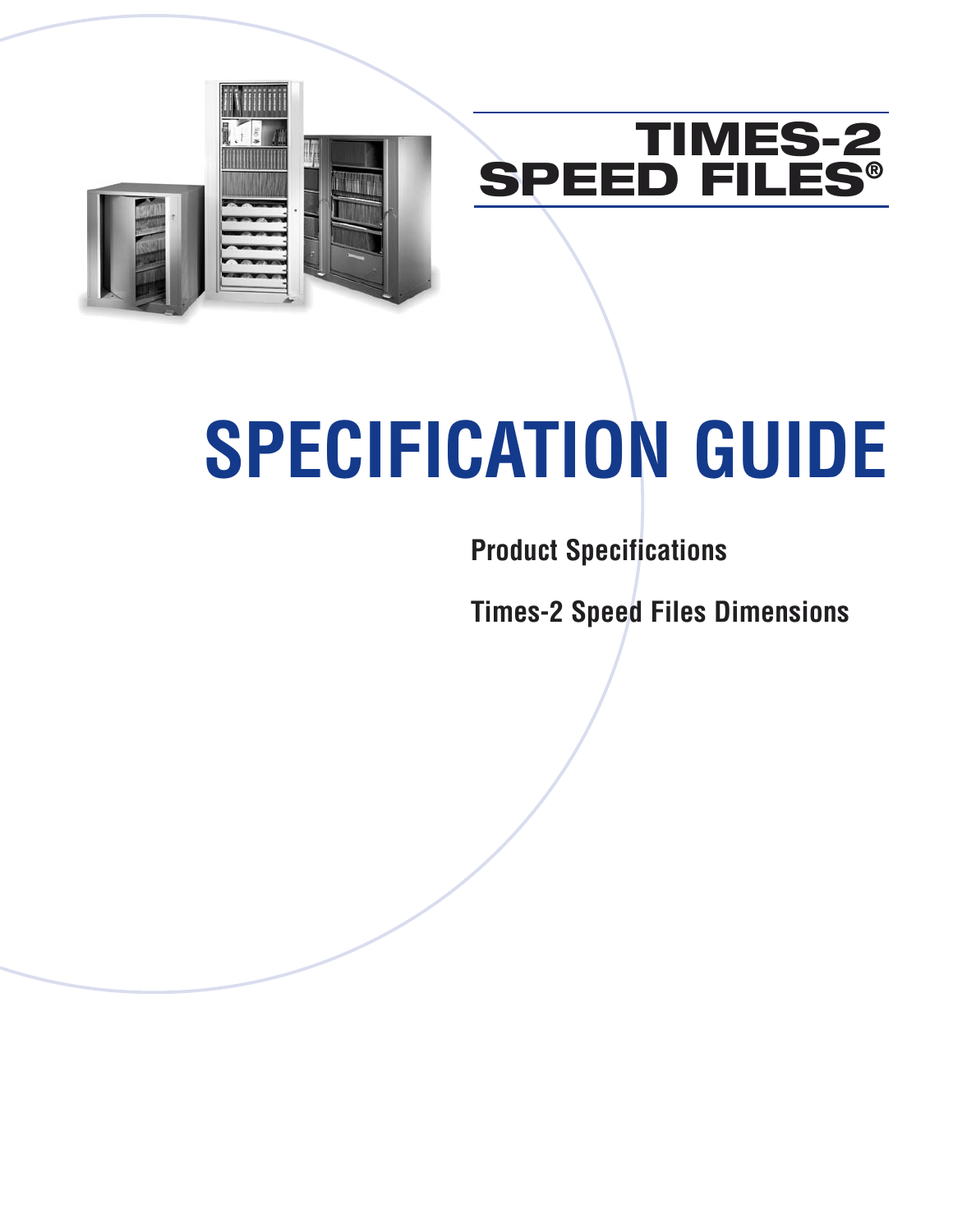A

#### **Manufacturer**

System shall be a High Density, Multimedia Rotary Filing System manufactured by Richards-Wilcox, Inc., Aurora, Illinois, and known as Times-2 Speed Files®. No other manufacturers' product shall be accepted as an equal.

![](_page_27_Figure_4.jpeg)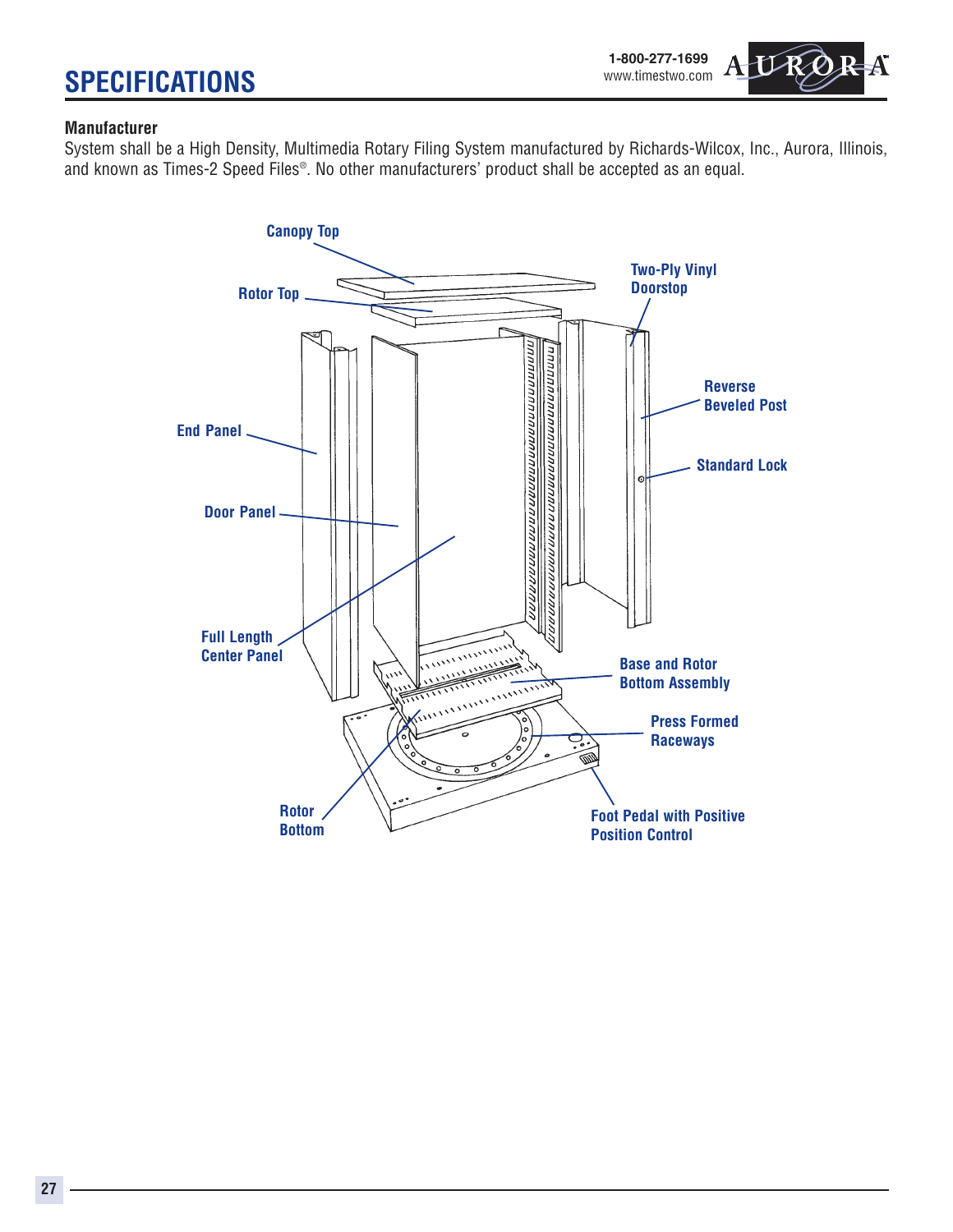![](_page_28_Picture_1.jpeg)

## **Product Specification**

#### **Components**

1. Base and Rotor Bottom Assembly shall be constructed of 12 GA or greater Drawing Quality Cold Rolled Steel. Said Base and Rotor Bottom shall be connected with a minimum  $1/2$ " diameter carriage bolt. A locknut shall secure assembly and an oil impregnated bronze bushing will provide permanent lubrication to carriage bolt rotation. Press-formed raceways in both Base and Rotor Bottom shall capture ball bearings and protect rotating components from excessive or unusual wear, burnishment and fatigue. All ball bearings shall be a minimum of 5%" diameter, fabricated from high carbon steel and maintained at equal spacing with a flanged ball cage. Letter-size units shall use a minimum of 22 ball bearings; Legal/EDP-size shall require a minimum of 44 ball bearings. Raceways and ball bearings shall be dynamically and permanently lubricated. Diameter of raceways shall be minimum 22" for letter-size and 28" for Legal/EDP-Size Units. Smaller diameter raceways shall not be acceptable due to their inability to provide stability of unit during unbalanced loading and/or rotation. No heat (welds) shall be applied to rotation surfaces of the Base and Rotor Bottom. Springs included in Base Design shall be capable of stopping a fully loaded unit without requiring tension adjustment at any time. Operator assistance shall not be required to stop or relocate the interior rotating cabinet.

![](_page_28_Figure_5.jpeg)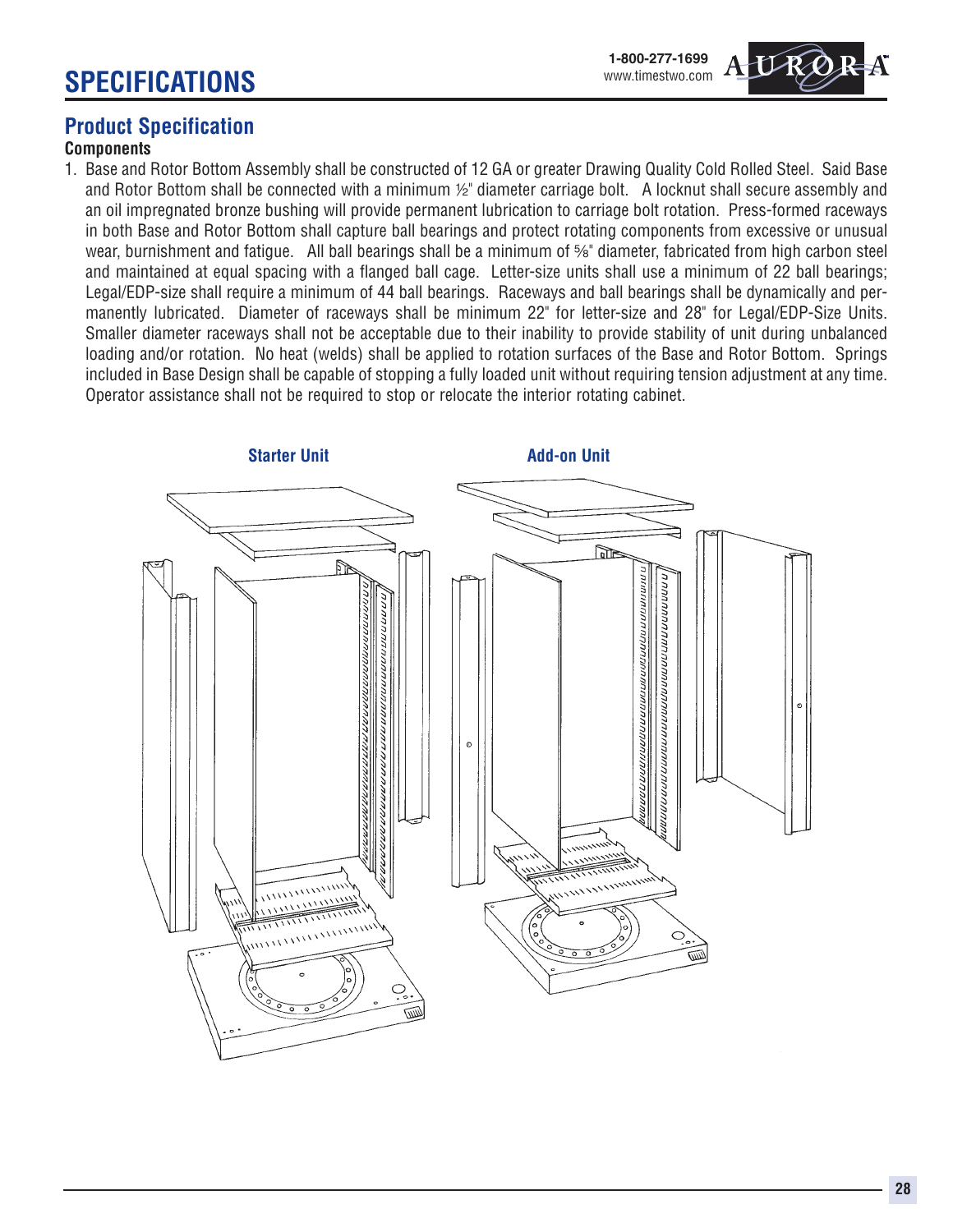## **Product Specification**

- 2. Rotor Bottom shall have functional storage shelf integrated into its design. Four independently adjustable leveler glides shall be provided to allow for proper leveling of units. Any anchoring required by State, Local and National Codes shall be accomplished by securing cabinets to the floor with manufacturer provided anchoring system. Wall anchoring shall not be acceptable. Separate bases shall be available for Starter and Add-on units and such bases shall be secured to each other to eliminate racking of units during rotation. Further, the addition of units shall be possible on either the right or left sides. **Carriage Bolt**
- 3. A Positive Position Control (Foot Pedal) system shall be utilized with each cabinet, delivering complete operator control of Spring-Loaded, Automatic Self-Centering Mechanism. A detent system shall not be acceptable. A Dual Foot Pedal option shall be available to allow access to the cabinet from both sides. Said foot pedal shall be one-piece cast aluminum designed to prevent pedal failure as well as slippage of operator's foot during operation. **Oil Impregnated Bronze Bushings**
- 4. Doors, Center Panel and Rotor Top shall connect and lock together to form one monolithic, structurally sound cabinet.
	- a. Doors shall consist of an outer door free of projections, handles, bevels, allowing for decorative laminates or fabric finishes. Inner Door shall be slotted (louvers) in  $1\frac{3}{4}$ " increments

![](_page_29_Figure_7.jpeg)

to allow for the acceptance of accessories required to store various media. Outer and Inner Door shall be welded together.

- b. Center Panel shall be triple-flanged to meet the Inner Doors and Rotor Bottom. The Door to Center Panel connection will be made with fasteners at the Inner Door and Rotor Bottom. Length of fastener shall be engineered as such to not emboss or perforate Outer Door during installation. Said fasteners shall be spaced 5½" on center.
- c. Rotor Top shall snap and lock into place with no visible fasteners. Rotor Top shall include an oil-impregnated bronze bushing allowing permanent stabilization and lubrication of cabinet.
- 5. Reverse Beveled Posts, Vinyl Door Strips and Standard Locks shall complement the appearance of the unit and be integrated into the unit. Vinyl Door Strips shall integrate into Posts without the use of fasteners and be available in matching and/or complementary colors. Posts shall function for either Starter or Add-on units. Locks shall be standard, keyed alike or different. Locks shall be upgradeable (at additional cost) to touch pad, badge swipe (with or without logging system) and other state-of-the-art security applications. Further, lock must be able to establish and maintain "free spin" position of Base and Rotor Bottom (ADA Compliance).
- 6. End panels shall attach to either Starter or Add-on Unit as may be required by configuration of units.
- 7. Canopy Top shall fasten securely to posts with bolt and/or project engineered fastener. Further, Canopy Tops must fasten to each other, when applicable, using appropriate fasteners. Fasteners shall be designed to eliminate movement of post during rotation of cabinet.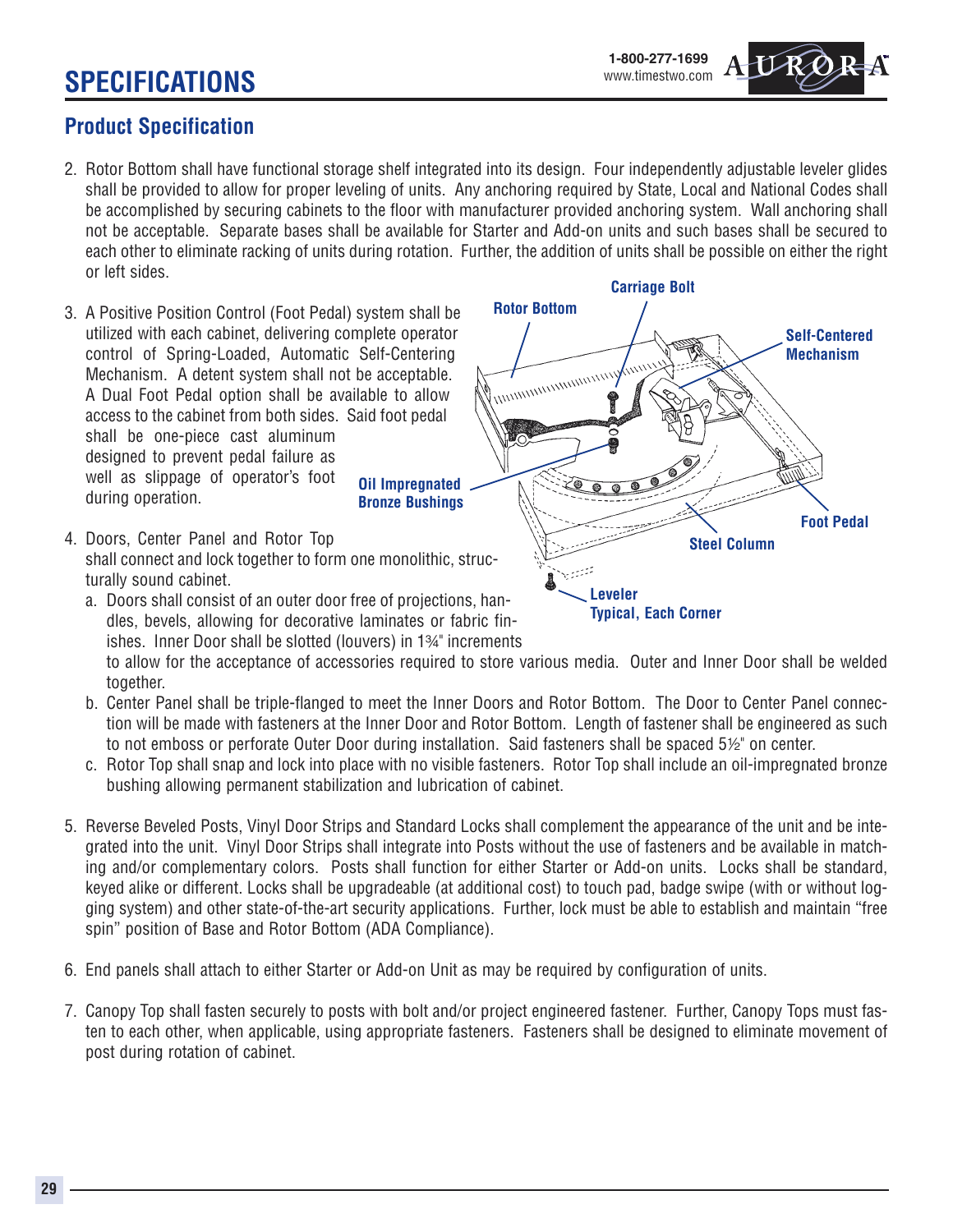#### **1-800-277-1699** www.timestwo.com

## **Product Specification**

## **Fit and Finish**

Painted surfaces shall be furniture quality epoxy-polyester hybrid powder coat finishes free of all volatile cure-reaction products. No air-dry paint of any type will be utilized. All vertical and horizontal seams shall meet highest fabrication standards and only highest quality steel shall be used in the fabrication of the cabinet and its components.

#### **Accessories**

There shall be an extensive offering of accessories available including, but not limited to the following:

Wall Closing Strips, Extended Canopy Tops, Closed Backs, High-Security Astragals, Rollout Reference Shelves, Rollout Hanging Folder Frames, Top Tab Rollout Drawers, Rollout CD/DVD/Microfiche/Film Drawers, Card Drawers, Adjustable Reversible Shelves, Recessed Shelves, Various Size Dividers and Magnetic Followers, Dual-Pedal Kits, Conversion Kits, Specialty Racks. (Shelf spacing shall be user-adjustable without the use of tools). Manufacturer shall be capable of creating new accessories reflecting storage requirements of user. Each accessory shall utilize four-point support to securely attach to rotating interior cabinet.

#### **Materials**

All steel used in the fabrication of the aforementioned Rotary Filing Systems shall meet ASTM A620 standards for all Cold-Rolled Drawing Quality Steel required in base components and ASTM A366 standards for all other steel parts. The following minimum steel grades (gauge) shall be utilized for the respective application:

| Base and Rotor Bottom     | 12 GA |
|---------------------------|-------|
| Base Cover                | 16 GA |
| <b>Fixed Bottom Shelf</b> | 18 GA |
| <b>Shelf Dividers</b>     | 20 GA |

#### **Warranty**

Manufacturer's Warranty shall include a minimum Limited Lifetime Warranty on the empty unit. For the balance of the equipment components, a warranty of seven (7) years applies. Lifetime shall be defined as "the length of time of ownership by the original purchaser."

#### **Qualifications**

Manufacturer must demonstrate participation in a minimum of five projects of similar size and scope within the past year. Further, manufacturer must document installations of projects of similar size and scope within the past five years. Manufacturer shall also have a minimum of 10 years experience manufacturing Multimedia Rotary Filing Systems meeting the specifications hereto ascribed.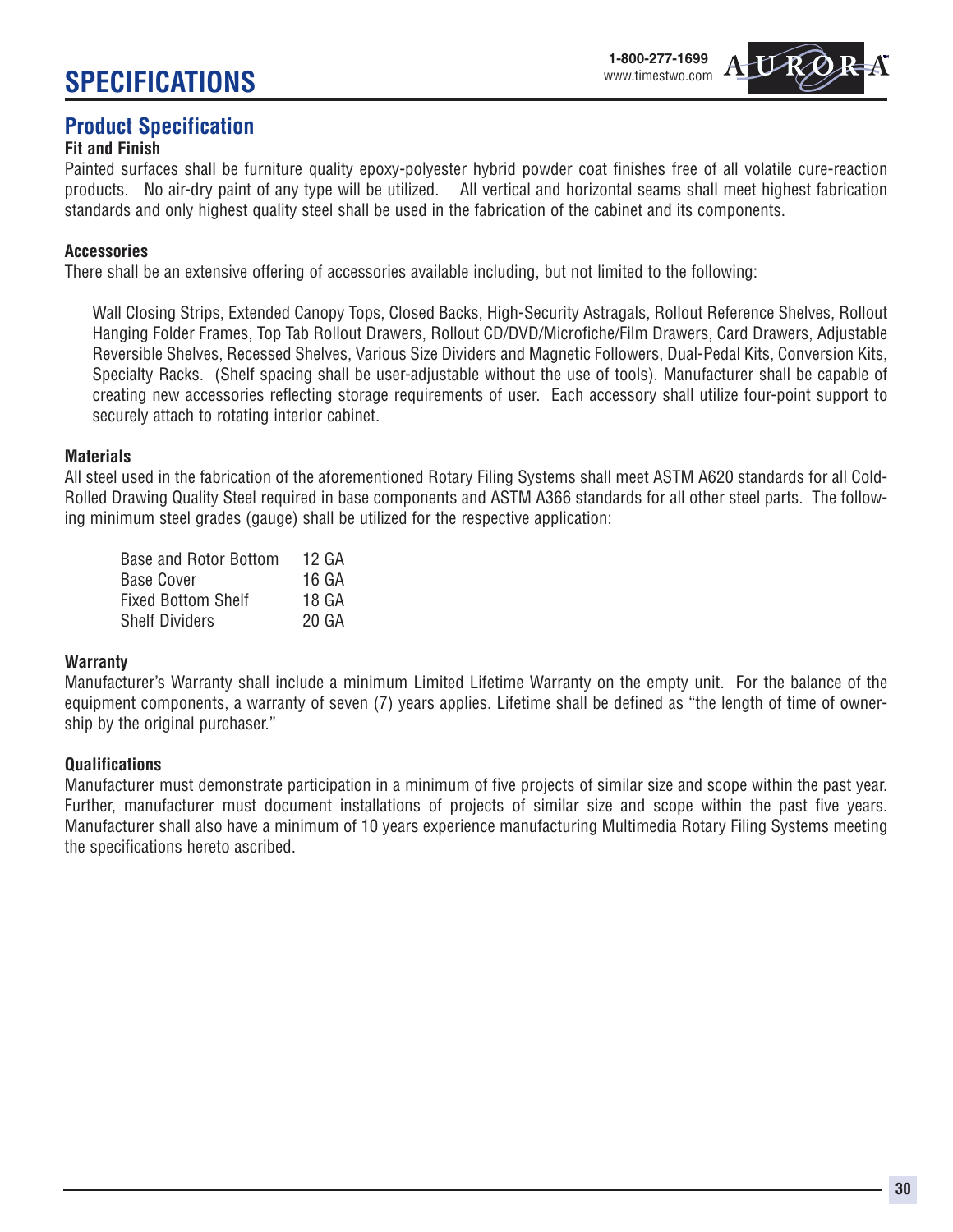# **TIMES-2 SPEED FILES DIMENSIONS**

**1-800-277-1699** www.timestwo.com

![](_page_31_Picture_2.jpeg)

![](_page_31_Figure_3.jpeg)